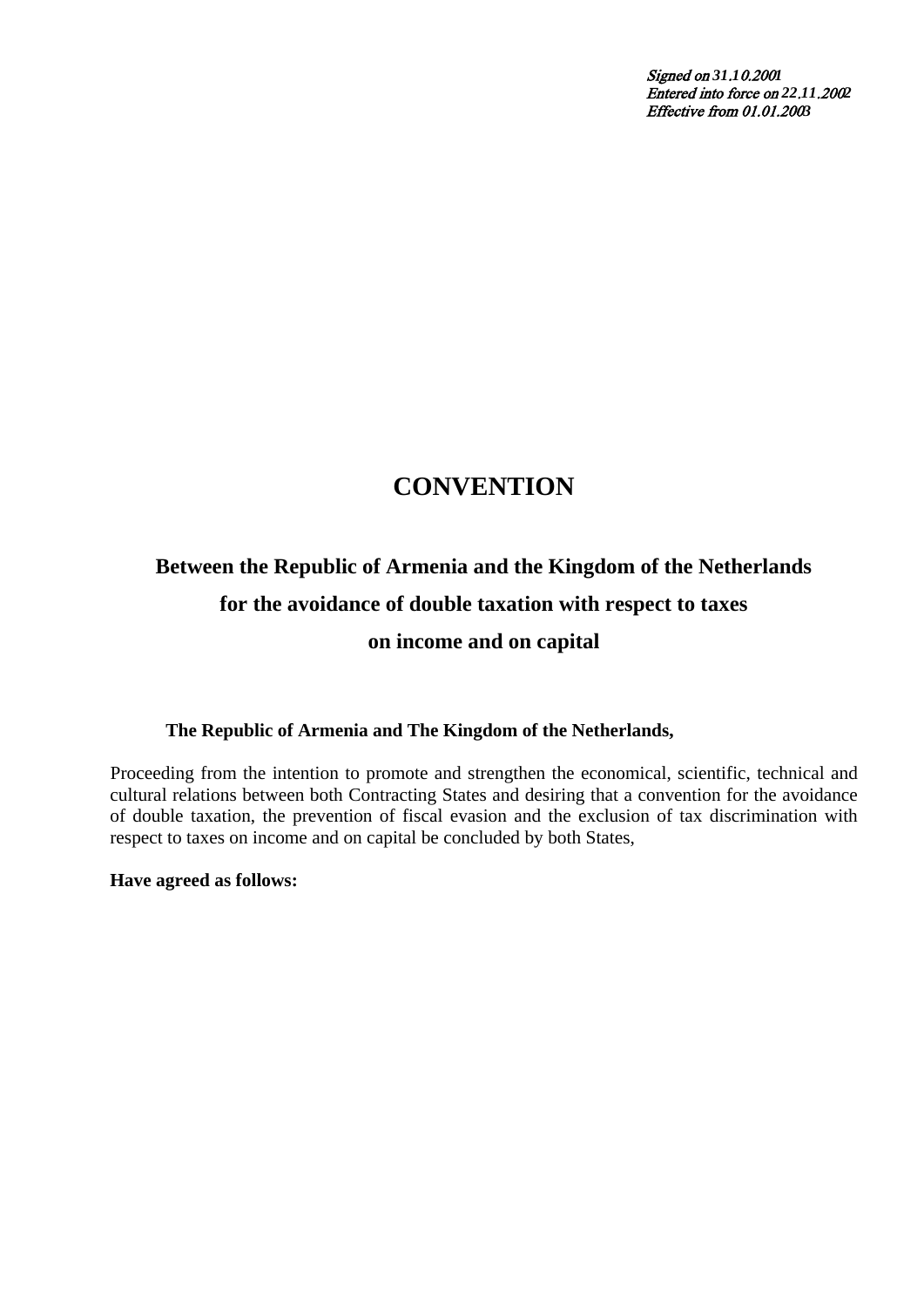# CHAPTER 1 SCOPE OF THE CONVENTION

# ARTICLE 1 Personal scope

 This Convention shall apply to persons who are residents of one or both of the Contracting States.

# ARTICLE 2 Taxes covered

 1. This Convention shall apply to taxes on income and on capital imposed on behalf of a Contracting State or of its political subdivisions or local authorities, irrespective of the manner in which they are levied.

 2. There shall be regarded as taxes on income and on capital all taxes imposed on total income, on total capital, or on elements of income or of capital, including taxes on gains from the alienation of movable or immovable property, taxes on the total amounts of wages or salaries paid by enterprises, as well as taxes on capital appreciation.

3. The existing taxes to which the Convention shall apply are in particular:

#### a) in Armenia:

- Shahutahark (the profit tax),
- Yekamtahark (the income tax),
- Gujkahark (the property tax),
- Hokhihark (the land tax),

(hereinafter referred to as "Armenian tax");

- b) in the Netherlands:
	- de inkomstenbelasting (income tax),
	- de loonbelasting (wages tax),

- de vennootschapsbelasting (company tax) including the Government share in the net profits of the exploitation of natural resources levied pursuant to the Mijnwet 1810 (the Mining Act of 1810) with respect to concessions issued from 1967, or pursuant to the Mijnwet Continentaal Plat 1965 (the Netherlands Continental Shelf Mining Act of 1965),

- de dividendbelasting (dividend tax),
- de vermogensbelasting (capital tax),

(hereinafter referred to as "Netherlands tax").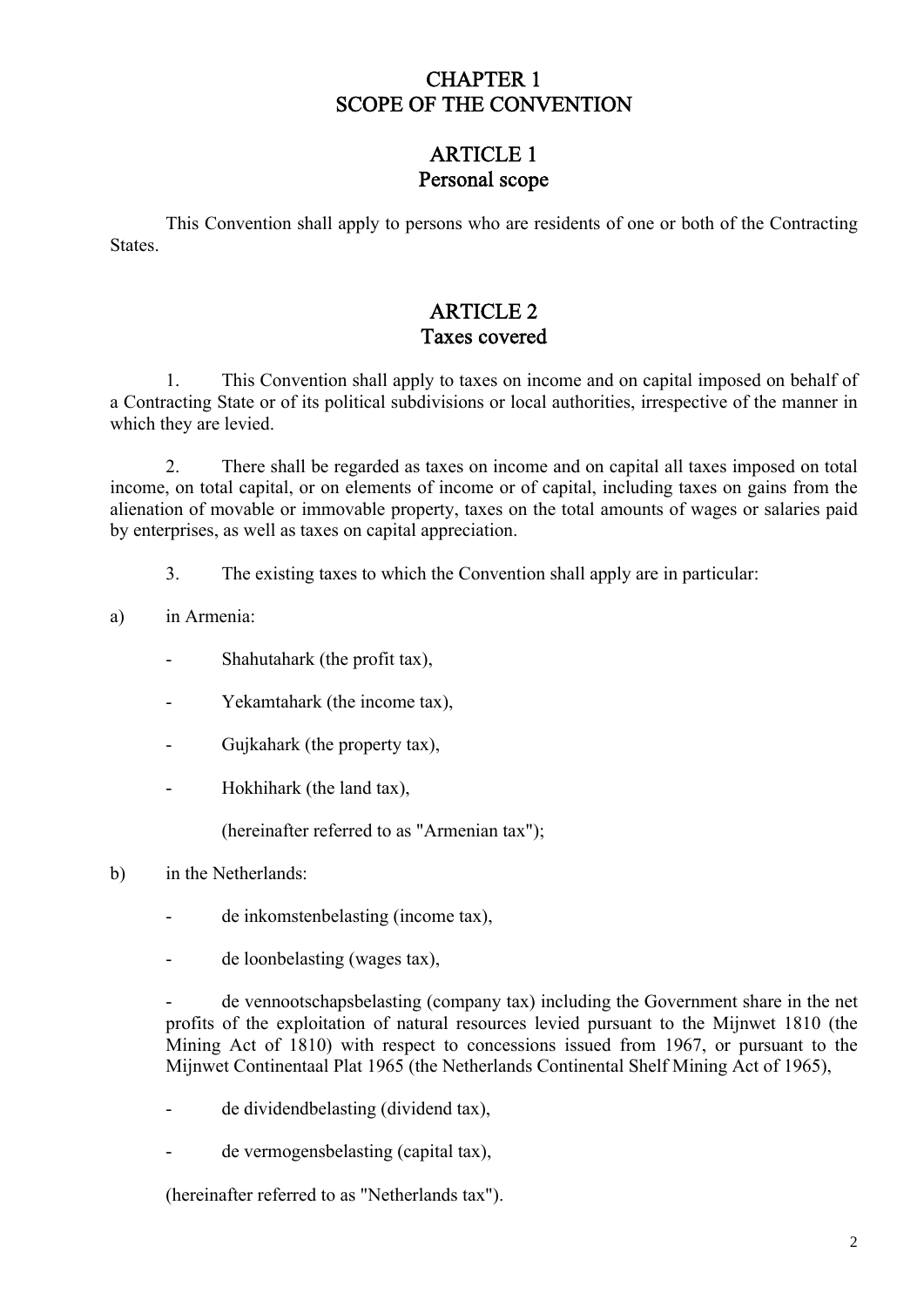4. The Convention shall apply also to any identical or substantially similar taxes which are imposed after the date of signature of the Convention in addition to, or in place of, the existing taxes. The competent authorities of the Contracting States shall notify each other of any substantial changes which have been made in their respective taxation laws.

# CHAPTER 2 DEFINITIONS

### ARTICLE 3 General definitions

1. For the purposes of this Convention, unless the context otherwise requires:

a) the term "a Contracting State" or "other Contracting State" mean the Republic of Armenia (Armenia) or the Kingdom of the Netherlands (the Netherlands), as the context requires; the term "Contracting States" means the Republic of Armenia (Armenia) and the Kingdom of the Netherlands (the Netherlands);

b) the term "Armenia" means the Republic of Armenia, and when used in the geographical sense means the territory, including internal waters over which the Republic of Armenia exercises its sovereign rights and jurisdiction in accordance with international law and internal legislation;

c) the term "the Netherlands" means the part of the Kingdom of the Netherlands that is situated in Europe, including its territorial sea, and any area beyond the territorial sea within which the Netherlands, in accordance with international law, exercises jurisdiction or sovereign rights with respect to the sea bed, its sub-soil and its superjacent waters, and their natural resources;

d) the term "person" includes an individual, a company and any other body of persons;

e) the term "company" means any body corporate or any entity which is treated as a body corporate for tax purposes;

f) the terms "enterprise of a Contracting State" and "enterprise of the other Contracting State" mean respectively an enterprise carried on by a resident of a Contracting State and an enterprise carried on by a resident of the other Contracting State;

g) the term "international traffic" means any transport by a ship or aircraft operated by an enterprise which has its place of effective management in a Contracting State, except when the ship or aircraft is operated solely between places in the other Contracting State;

h) the term "nationals" means:

1. any individual possessing the nationality of a Contracting State;

 2. any legal person or organization deriving its status as such from the laws in force in a Contracting State;

i) the term "competent authority" means:

 1. in Armenia the Minister of Finance and the Minister of State Revenues or their authorized representatives;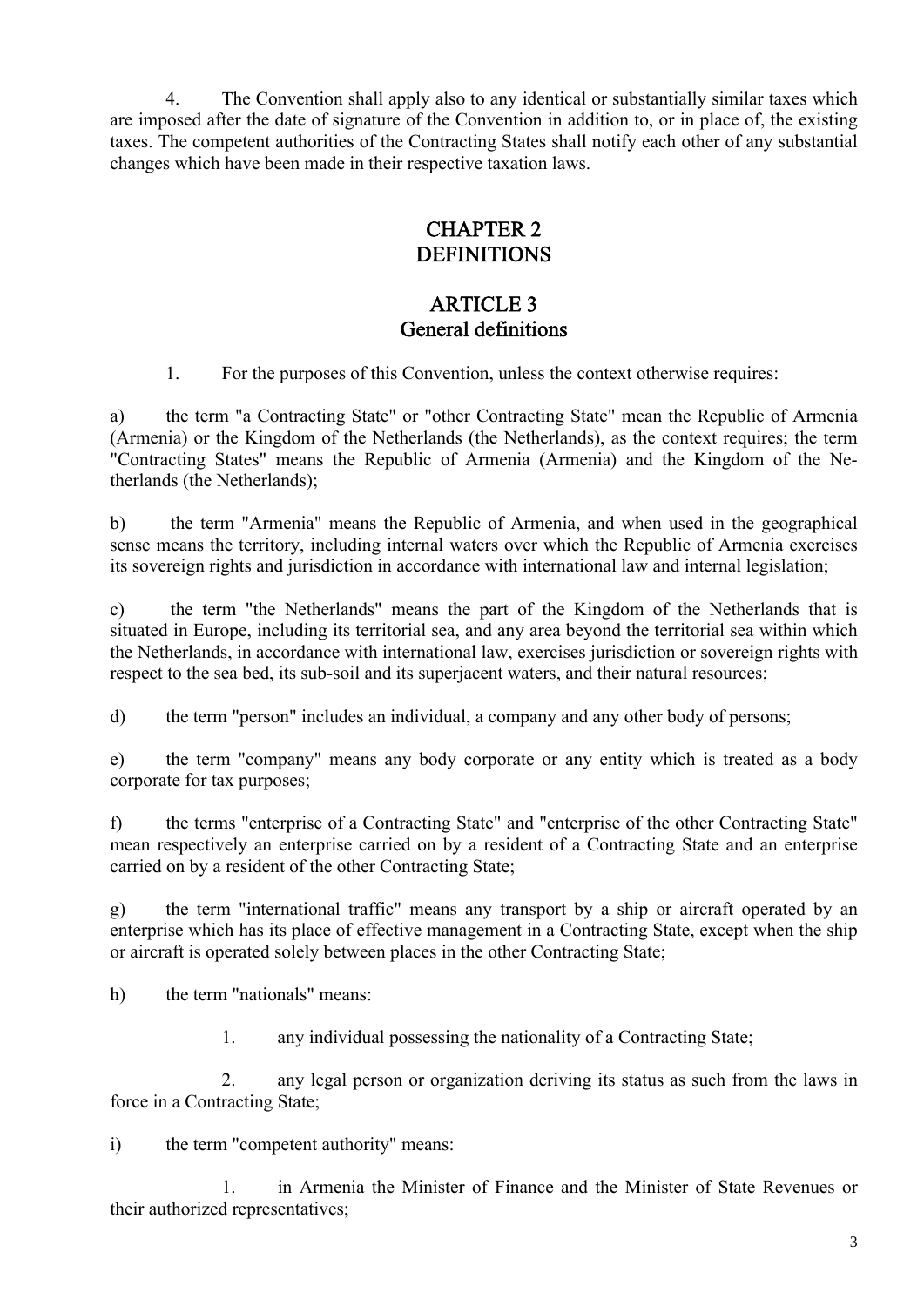2. in the Netherlands the Minister of Finance or his authorized representative.

 2. As regards the application of the Convention by a Contracting State any term not defined therein shall, unless the context otherwise requires, have the meaning which it has under the law of that State concerning the taxes to which the Convention applies.

# ARTICLE 4 Resident

 1. For the purposes of this Convention, the term "resident of a Contracting State" means any person who, under the laws of that State, is liable to tax therein by reason of his domicile, residence, place of management, place of incorporation or any other criterion of a similar nature. But this term does not include any person who is liable to tax in that State in respect only of income from sources in that State or capital situated therein.

 2. Where by reason of the provisions of paragraph 1 an individual is a resident of both Contracting States, then his status shall be determined as follows:

a) he shall be deemed to be a resident of the State in which he has a permanent home available to him; if he has a permanent home available to him in both States, he shall be deemed to be a resident of the State with which his personal and economic relations are closer (centre of vital interests);

b) if the State in which he has his centre of vital interests cannot be determined, or if he has not a permanent home available to him in either State, he shall be deemed to be a resident of the State in which he has an habitual abode;

c) if he has an habitual abode in both States or in neither of them, he shall be deemed to be a resident of the State of which he is a national;

d) if he is a national of both States or of neither of them, the competent authorities of the Contracting States shall settle the question by mutual agreement.

 3. Where by reason of the provisions of paragraph 1 a person other than an individual is registered as such in both Contracting States, then it shall be deemed to be a resident of the State in which its place of effective management is situated. If there is a doubt as to where the place of effective management of a person other than an individual is situated, the competent authorities shall endeavour to agree where the place of effective management of such person is situated. But if the competent authorities are unable to reach an agreement, the person shall be treated as a resident of neither State for the purposes of deriving the benefits under the Convention.

# ARTICLE<sub>5</sub> Permanent establishment

 1. For the purposes of this Convention, the term "permanent establishment" means a fixed place of business through which the business of an enterprise is wholly or partly carried on.

- 2. The term "permanent establishment" includes especially:
- a) a place of management;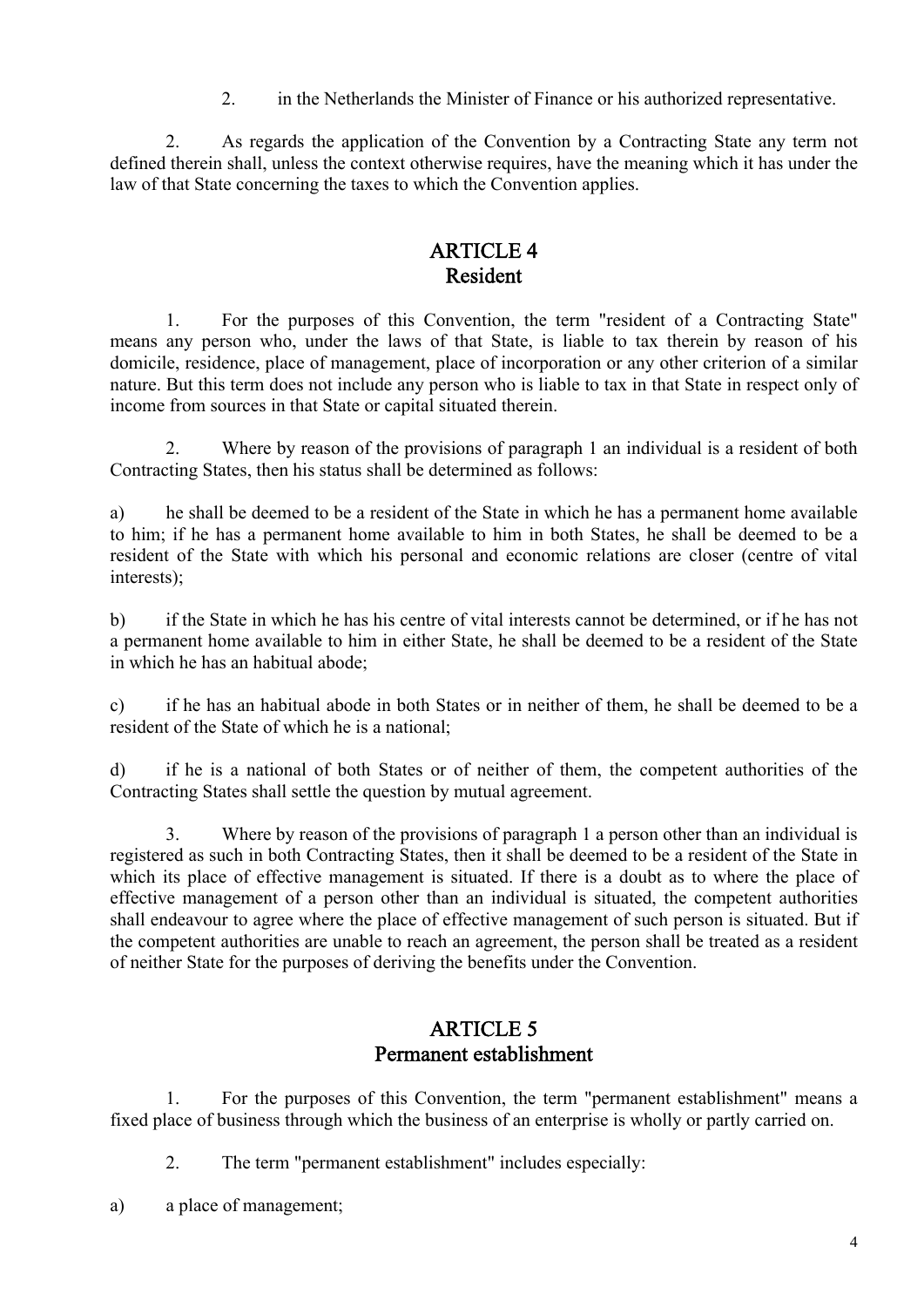b) a branch;

- c) an office;
- d) a factory;

e) a workshop, and

f) a mine, an oil or gas well, a quarry or any other place of extraction or of exploitation of natural resources.

 3. A building site or construction, assembly or installation project or supervisory activities in connection therewith constitutes a permanent establishment only if it lasts more than 12 months.

 4. Notwithstanding the preceding provisions of this Article, the term "permanent establishment" shall be deemed not to include:

a) the use of facilities solely for the purpose of storage, display or delivery of goods or merchandise belonging to the enterprise;

b) the maintenance of a stock of goods or merchandise belonging to the enterprise solely for the purpose of storage, display or delivery;

c) the maintenance of a stock of goods or merchandise belonging to the enterprise solely for the purpose of processing by another enterprise;

d) the maintenance of a fixed place of business solely for the purpose of purchasing goods or merchandise or of collecting information, for the enterprise;

e) the maintenance of a fixed place of business solely for the purpose of carrying on, for the enterprise, any other activity of a preparatory or auxiliary character;

f) the maintenance of a fixed place of business solely for any combination of activities mentioned in sub- paragraphs a) to e), provided that the overall activity of the fixed place of business resulting from this combination is of a preparatory or auxiliary character.

 5. Notwithstanding the provisions of paragraphs 1 and 2, where a person - other than an agent of an independent status to whom paragraph 6 applies - is acting on behalf of an enterprise and has, and habitually exercises, in a Contracting State an authority to conclude contracts in the name of the enterprise, that enterprise shall be deemed to have a permanent establishment in that State in respect of any activities which that person undertakes for the enterprise, unless the activities of such person are limited to those mentioned in paragraph 4 which, if exercised through a fixed place of business, would not make this fixed place of business a permanent establishment under the provisions of that paragraph.

 6. An enterprise shall not be deemed to have a permanent establishment in a Contracting State merely because it carries on business in that State through a broker, general commission agent or any other agent of an independent status, provided that such persons are acting in the ordinary course of their business.

 7. The fact that a company which is a resident of a Contracting State controls or is controlled by a company which is a resident of the other Contracting State, or which carries on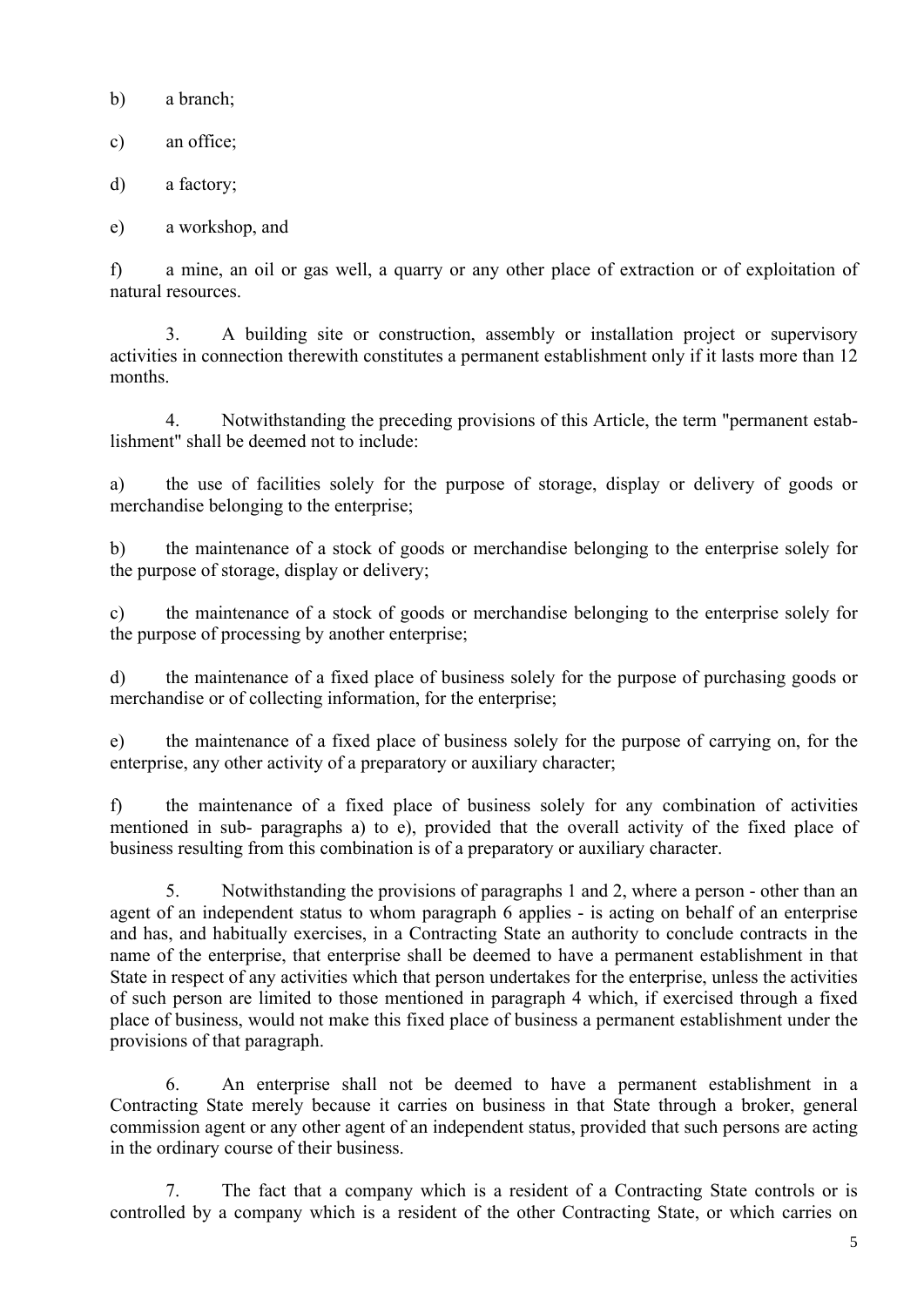business in that other State (whether through a permanent establishment or otherwise), shall not of itself constitute either company a permanent establishment of the other.

# CHAPTER 3 TAXATION ON INCOME

# ARTICLE 6 Income from immovable property

 1. Income derived by a resident of a Contracting State from immovable property (including income from agriculture or forestry) situated in the other Contracting State may be taxed in that other State.

 2. The term "immovable property" shall have the meaning which it has under the law of the Contracting State in which the property in question is situated. The term shall in any case include property accessory to immovable property, livestock and equipment used in agriculture and forestry, rights to which the provisions of general law respecting landed property apply, usufruct of immovable property and rights to variable or fixed payments as consideration for the working of, or the right to work, mineral deposits, sources and other natural resources; ships, boats and aircraft shall not be regarded as immovable property.

 3. The provisions of paragraph 1 shall apply to income derived from the direct use, letting, or use in any other form of immovable property.

 4. The provisions of paragraphs 1 and 3 shall also apply to the income from immovable property of an enterprise and to income from immovable property used for the performance of independent personal services.

# ARTICLE 7 Business profits

 1. The profits of an enterprise of a Contracting State shall be taxable only in that State unless the enterprise carries on business in the other Contracting State through a permanent establishment situated therein. If the enterprise carries on business as aforesaid, the profits of the enterprise may be taxed in the other State but only so much of them as is attributable to that permanent establishment.

 2. Subject to the provisions of paragraph 3, where an enterprise of a Contracting State carries on business in the other Contracting State through a permanent establishment situated therein, there shall in each Contracting State be attributed to that permanent establishment the profits which it might be expected to make if it were a distinct and separate enterprise engaged in the same or similar activities under the same or similar conditions and dealing wholly independently with the enterprise of which it is a permanent establishment.

 3. In determining the profits of a permanent establishment, there shall be allowed as deductions expenses which are incurred for the purposes of the permanent establishment, including executive and general administrative expenses so incurred, whether in the State in which the permanent establishment is situated or elsewhere.

 However, no such deduction shall be allowed in respect of amounts, if any, paid (otherwise than towards reimbursement of actual expenses) by the permanent establishment to the head office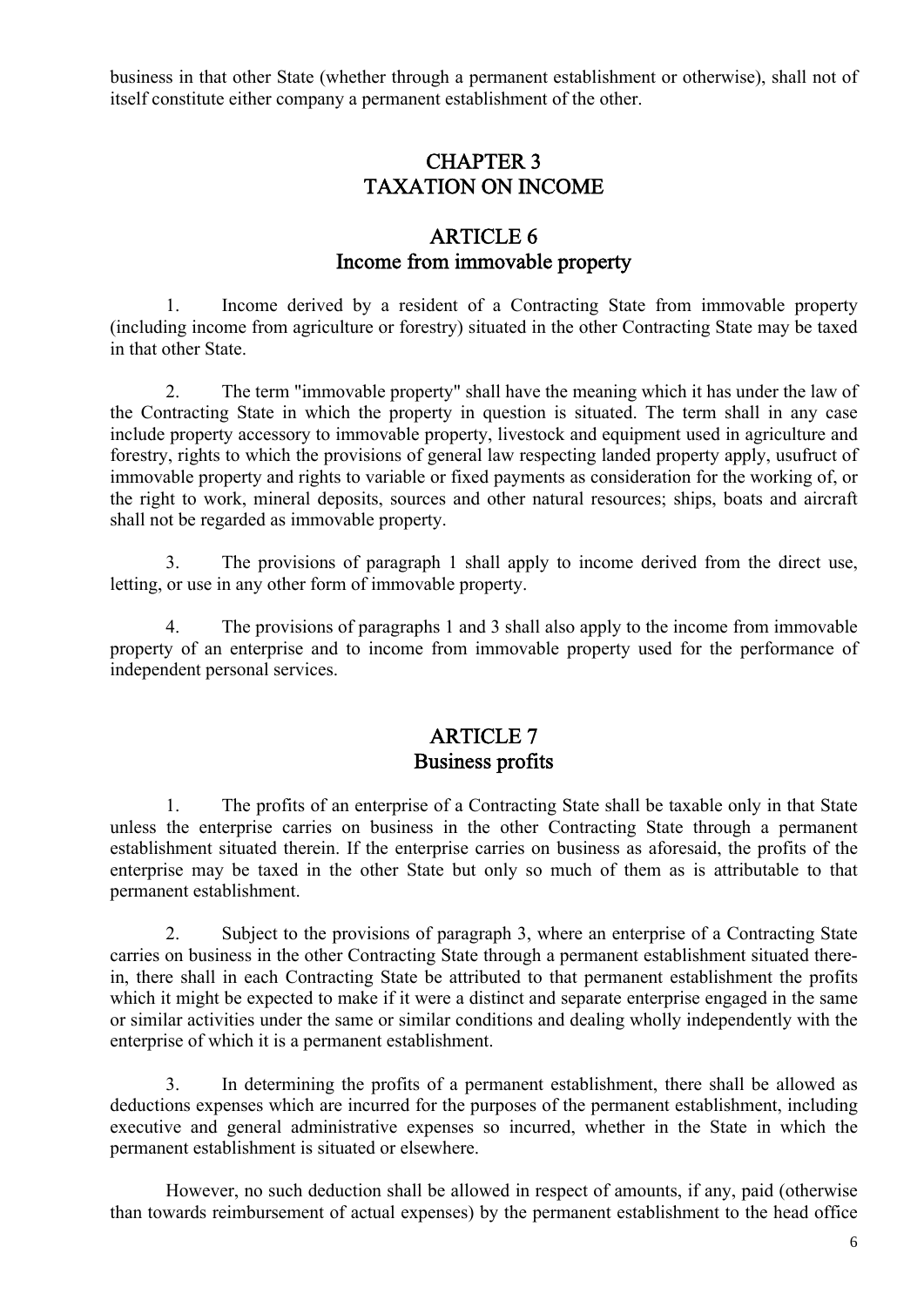of the enterprise or any of its other offices, by way of royalties, fees or other similar payments in return for the use of patents or other rights, or by way of commission for specific services performed or for management, or, except in the case of a banking enterprise, by way of interest on moneys lent to the permanent establishment.

 Likewise, no account shall be taken, in the determination of the profits of a permanent establishment, for amounts charged (otherwise than towards reimbursement of actual expenses), by the permanent establishment to the head office of the enterprise or any of its other offices, by way of royalties, fees or other similar payments in return for the use of patents or other rights, or by way of commission for specific services performed or for management, or, except in the case of a banking enterprise, by way of interest on moneys lent to the head office of the enterprise or any of its other offices.

 4. Insofar as it has been customary in a Contracting State to determine the profits to be attributed to a permanent establishment on the basis of an apportionment of the total profits of the enterprise to its various parts, nothing in paragraph 2 shall preclude that Contracting State from determining the profits to be taxed by such an apportionment as may be customary; the method of apportionment adopted shall, however, be such that the result shall be in accordance with the principles contained in this Article.

 5. No profits shall be attributed to a permanent establishment by reason of the mere purchase by that permanent establishment of goods or merchandise for the enterprise.

 6. For the purposes of the preceding paragraphs, the profits to be attributed to the permanent establishment shall be determined by the same method year by year unless there is good and sufficient reason to the contrary.

 7. Where profits include items of income which are dealt with separately in other Articles of this Convention, then the provisions of those Articles shall not be affected by the provisions of this Article.

#### ARTICLE 8 Shipping and air transport

 1. Profits from the operation of ships or aircraft in international traffic shall be taxable only in the Contracting State in which the place of effective management of the enterprise is situated.

 2. If the place of effective management of a shipping enterprise is aboard a ship, then it shall be deemed to be situated in the Contracting State in which the home harbour of the ship is situated, or, if there is no such home harbour, in the Contracting State of which the operator of the ship is a resident.

3. For the purposes of this article, profits derived from the operation in international traffic of ships and aircraft include:

a) profits derived from the rental on a bareboat basis of ships and aircraft if operated in international traffic; and

b) profits derived from the use, maintenance or rental of containers (including related equipment for the transport of containers) used for the transport of goods or merchandise;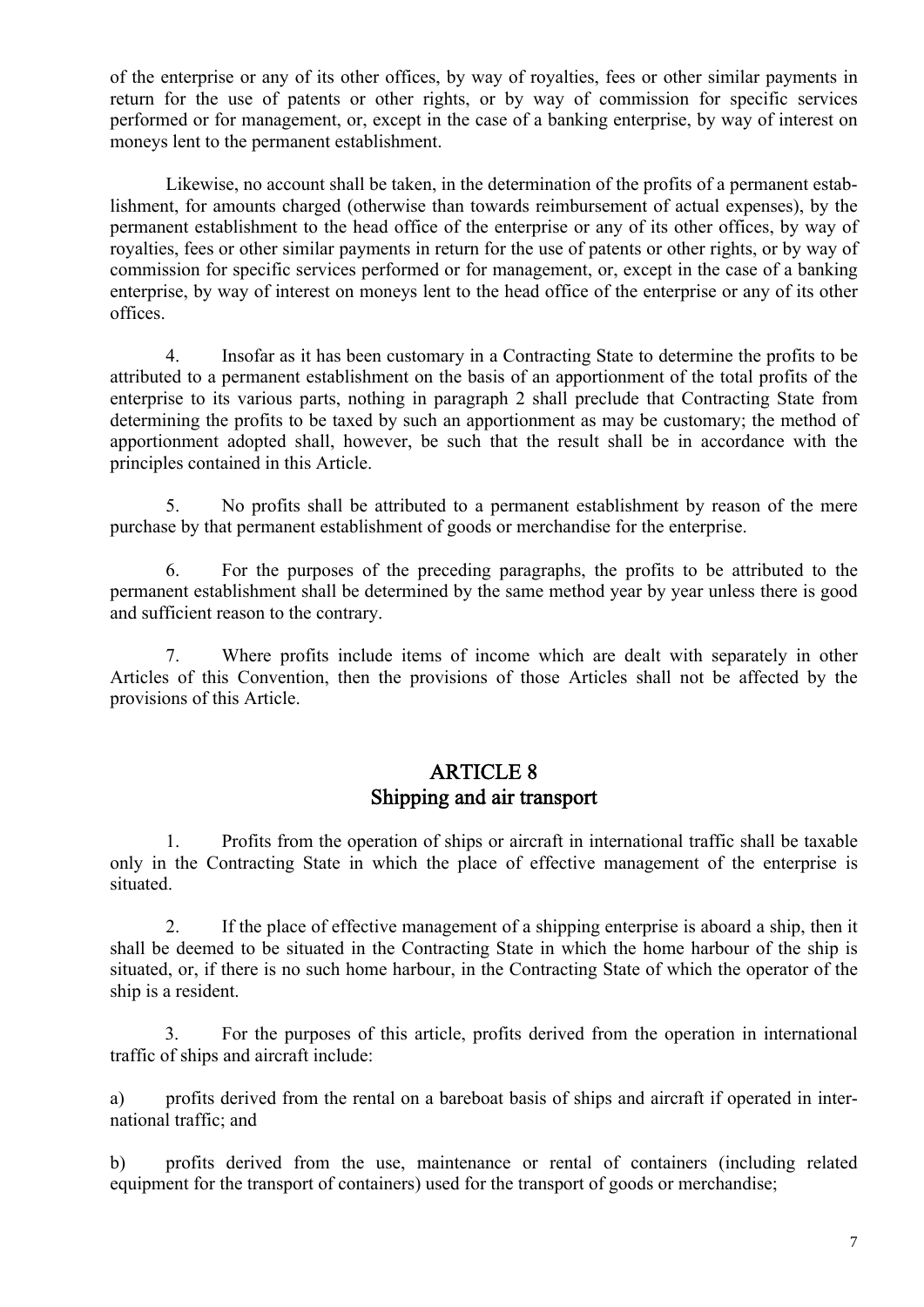where such rental profits or profits from such use, maintenance or rental, as the case may be, are incidental to the profits from the operation of ships and aircraft in international traffic.

 4. The provisions of paragraph 1 shall also apply to profits from the participation in a pool, a joint business or an international operating agency.

#### ARTICLE 9 Associated enterprises

1. Where:

 a) an enterprise of a Contracting State participates directly or indirectly in the management, control or capital of an enterprise of the other Contracting State, or

 b) the same persons participate directly or indirectly in the management, control or capital of an enterprise of a Contracting State and an enterprise of the other Contracting State, and in either case conditions are made or imposed between the two enterprises in their commercial or financial relations which differ from those which would be made between independent enterprises, then any profits which would, but for those conditions, have accrued to one of the enterprises, but, by reason of those conditions, have not so accrued, may be included in the profits of that enterprise and taxed accordingly.

 2. Where a Contracting State includes in the profits of an enterprise of that State - and taxes accordingly - profits on which an enterprise of the other Contracting State has been charged to tax in that other State and the profits so included are profits which would have accrued to the enterprise of the first-mentioned State if the conditions made between the two enterprises had been those which would have been made between independent enterprises, then that other State shall make an appropriate adjustment to the amount of the tax charged therein on those profits. In determining such adjustment, due regard shall be had to the other provisions of this Convention and the competent authorities of the Contracting States shall if necessary consult each other.

# ARTICLE 10 Dividends

 1. Dividends paid by a company which is a resident of a Contracting State to a resident of the other Contracting State may be taxed in that other State.

 2. However, such dividends may also be taxed in the Contracting State of which the company paying the dividends is a resident and according to the laws of that State, but if the recipient is the beneficial owner of the dividends the tax so charged shall not exceed:

a) 5 per cent of the gross amount of the dividends if the beneficial owner is a company (other than a partnership) which holds directly at least 10% of the capital of the company paying the dividends;

b) 15 per cent of the gross amount of the dividends in all other cases.

 3. The competent authorities of the Contracting States shall by mutual agreement settle the mode of application of paragraph 2.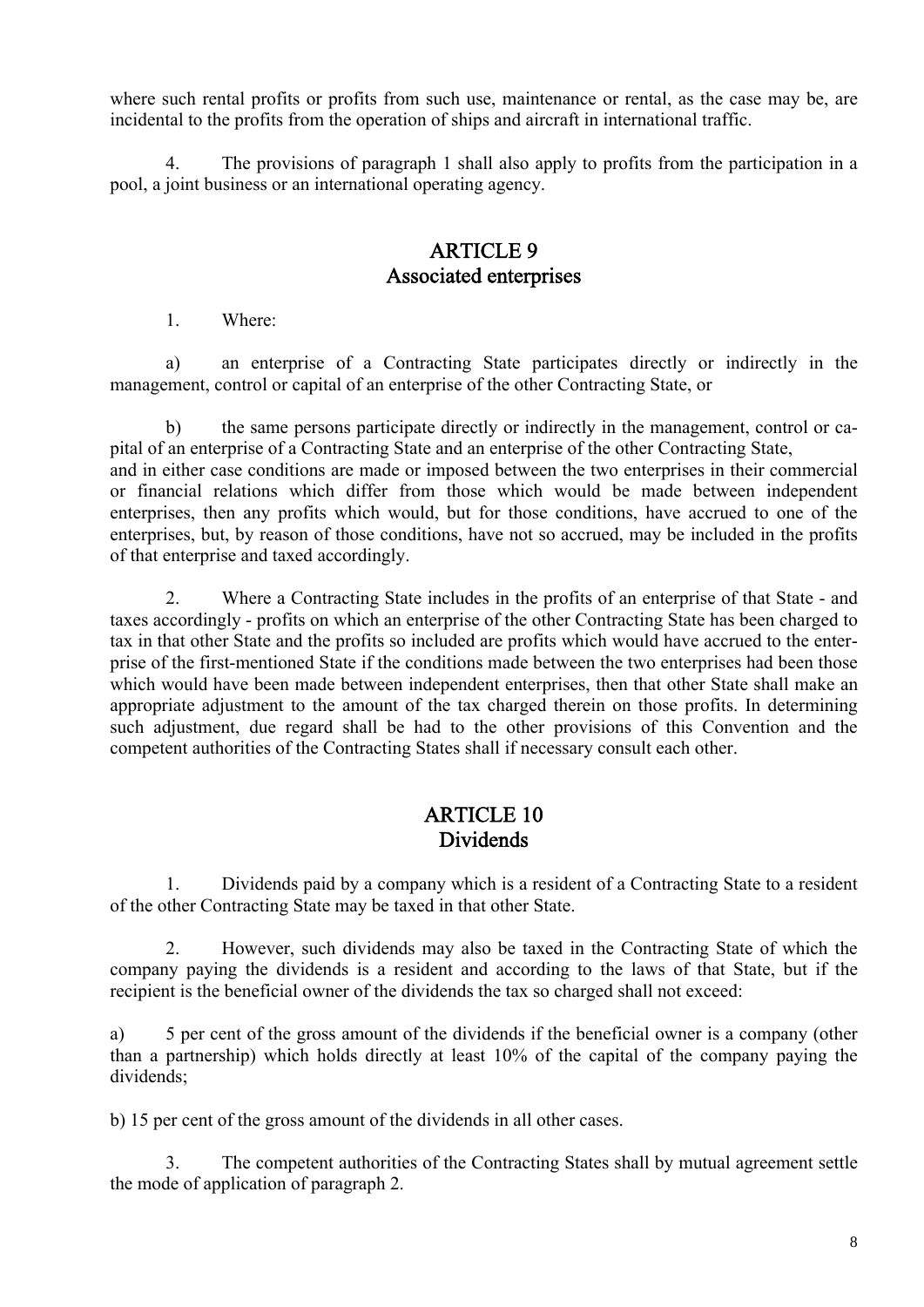4. The provisions of paragraph 2 shall not affect the taxation of the company in respect of the profits out of which the dividends are paid.

 5. The term "dividends" as used in this Convention means income from shares, "jouissance" shares or "jouissance" rights, mining shares, founders' shares or other rights, not being debt-claims, participating in profits as well as income from other corporate rights which is subjected to the same taxation treatment as income from shares by the laws of the State of which the company making the distribution is a resident.

 6. The provisions of paragraphs 1 and 2 shall not apply if the beneficial owner of the dividends, being a resident of a Contracting State, carries on business in the other Contracting State of which the company paying the dividends is a resident, through a permanent establishment situated therein, or performs in that other State independent personal services from a fixed base situated therein, and the holding in respect of which the dividends are paid is effectively connected with such permanent establishment or fixed base. In such case the provisions of Article 7 (Business profits) or Article 14 (Independent personal services), as the case may be, shall apply.

 7. Where a company which is a resident of a Contracting State derives profits or income from the other Contracting State, that other State may not impose any tax on the dividends paid by the company, except insofar as such dividends are paid to a resident of that other State or insofar as the holding in respect of which the dividends are paid is effectively connected with a permanent establishment or a fixed base situated in that other State, nor subject the company's undistributed profits to a tax on the company's undistributed profits, even if the dividends paid or the undistributed profits consist wholly or partly of profits arising in such other State.

# ARTICLE 11 Interest

 1. Interest arising in a Contracting State and paid to a resident of the other Contracting State may be taxed in that other State.

2. However, such interest may also be taxed in the Contracting State in which it arises and according to the laws of that State, but if the recipient is the beneficial owner of the interest, the tax so charged shall not exceed 5 per cent of the gross amount of the interest.

3. Notwithstanding the provisions of paragraph 2, any such interest as is mentioned in paragraph 1 shall be taxable only in the Contracting State of which the recipient is resident, if such recipient is the beneficial owner of the interest and if one of the following conditions is met:

a) such recipient is a Contracting State, one of its administrative-territorial subdivisions or local authorities or a statutory body thereof, including the Central Bank of that State; or such interest is paid by a Contracting State, one of its administrative-territorial subdivisions or local authorities or statutory bodies;

b) such interest is paid in respect of any debt-claim or loan guaranteed, insured or supported by a Contracting State or other person acting on behalf of a Contracting State;

c) such interest is paid in connection with the sale on credit of any industrial, commercial or scientific equipment, or with the sale on credit of any merchandise or the furnishing of any services by one enterprise to another enterprise; or

d) such interest is paid on any loan of whatever kind granted by bank.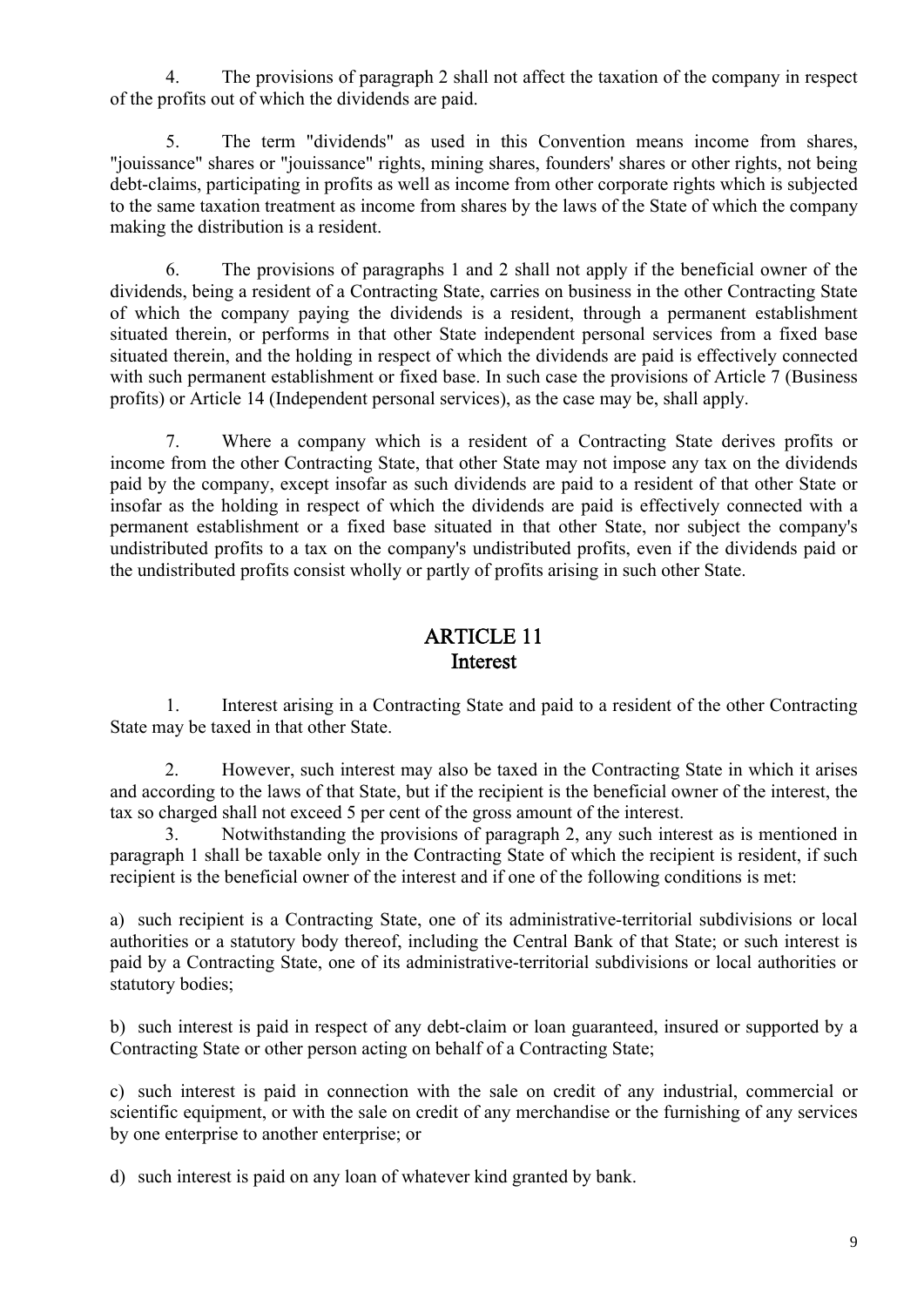4. The competent authorities of the Contracting States shall by mutual agreement settle the mode of application of paragraph 2 of this Article.

 5. The term "interest" as used in this Convention means income from debt-claims of every kind, whether or not secured by mortgage and whether or not carrying a right to participate in the debtor's profits, and in particular income from government securities and income from bonds or debentures, including premiums and prizes attaching to such securities, bonds or debentures. Penalty charges for late payment shall not be regarded as interest for the purpose of this Convention.

 6. The provisions of paragraphs 1 and 2 shall not apply if the beneficial owner of the interest, being a resident of a Contracting State, carries on business in the other Contracting State in which the interest arises, through a permanent establishment situated therein, or performs in that other State independent personal services from a fixed base situated therein and the debt-claim in respect of which the interest is paid is effectively connected with such permanent establishment or fixed base. In such case the provisions of Article 7 (Business profits) or Article 14 (Independent personal services), as the case may be, shall apply.

 7. Interest shall be deemed to arise in a Contracting State when the payer is that State itself, a political subdivision, a local authority or a resident of that State. Where, however, the person paying the interest, whether he is a resident of a Contracting State or not, has in a Contracting State a permanent establishment or a fixed base in connection with which the indebtedness on which the interest is paid was incurred, and such interest is borne by such permanent establishment or fixed base, then such interest shall be deemed to arise in the State in which the permanent establishment or fixed base is situated.

 8. Where, by reason of a special relationship between the payer and the beneficial owner or between both of them and some other person, the amount of the interest, having regard to the debt-claim for which it is paid, exceeds the amount which would have been agreed upon by the payer and the beneficial owner in the absence of such relationship, the provisions of this Article shall apply only to the last-mentioned amount. In such case, the excess part of the payments shall remain taxable according to the laws of each Contracting State, due regard being had to the other provisions of this Convention.

# ARTICLE 12 Royalties

 1. Royalties arising in a Contracting State and paid to a resident of the other Contracting State may be taxed in that other State.

 2. However, such royalties may also be taxed in the Contracting State in which they arise and according to the laws of that State, but if the recipient is the beneficial owner of the royalties, the tax so charged shall not exceed 5 per cent of the gross amount of the royalties.

 3. The competent authorities of the Contracting States shall by mutual agreement settle the mode of application of paragraph 2 of this Article.

 4. The term "royalties" as used in this Convention means payments of any kind received as a consideration for the use of, or the right to use, any copyright of literary, artistic or scientific work including cinematograph films, or films or tapes used for radio or television broadcasting, any patent, trade mark, design or model, plan, secret formula or process, or for information concerning industrial, commercial or scientific experience.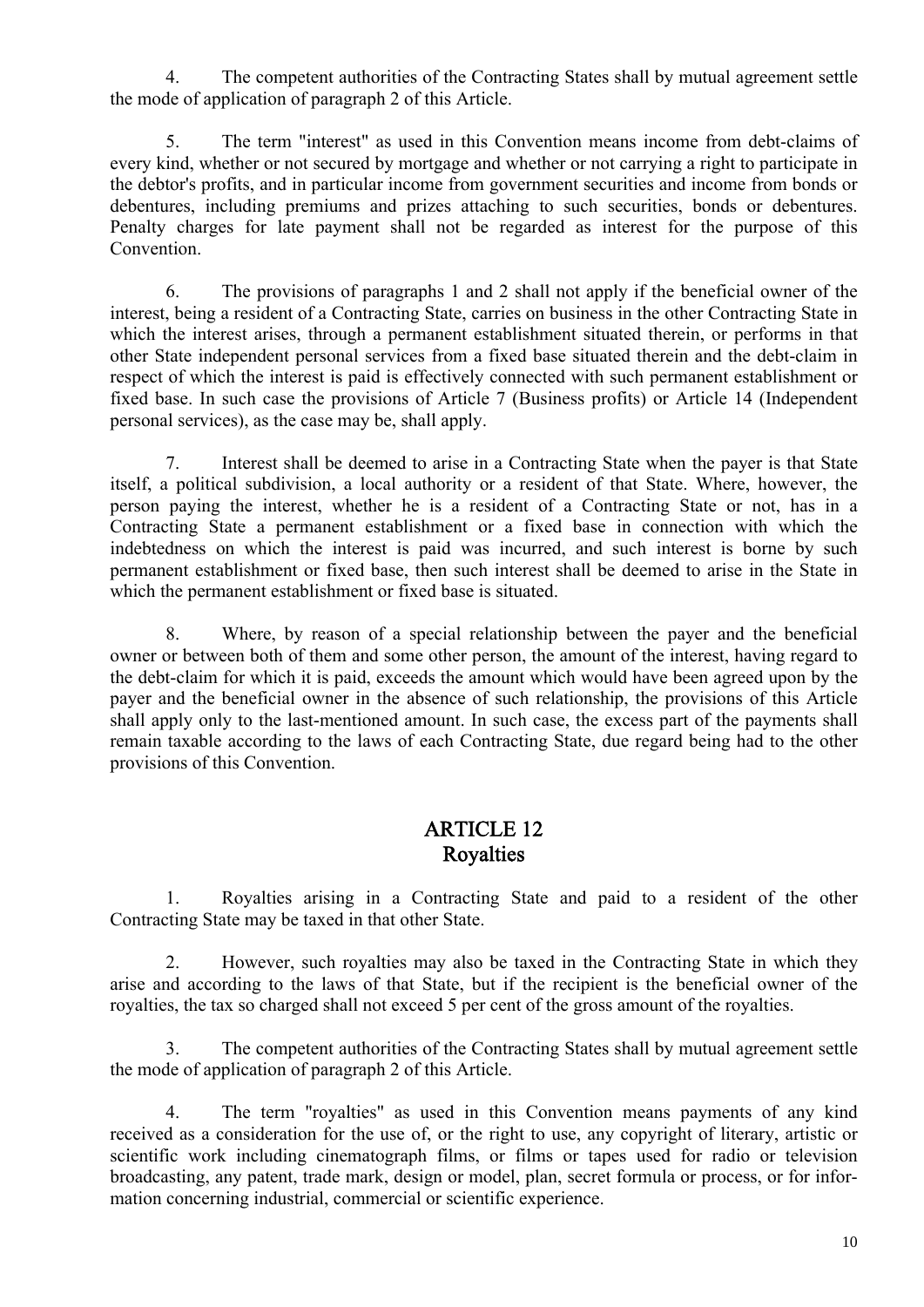5. The provisions of paragraphs 1 and 2 shall not apply if the beneficial owner of the royalties, being a resident of a Contracting State, carries on business in the other Contracting State in which the royalties arise, through a permanent establishment situated therein, or performs in that other State independent personal services from a fixed base situated therein, and the right or property in respect of which the royalties are paid is effectively connected with such permanent establishment or fixed base. In such case the provisions of Article 7 (Business profits) or Article 14 (Independent personal services), as the case may be, shall apply.

 6. Royalties shall be deemed to arise in a Contracting State when the payer is that State itself, a political subdivision, a local authority or a resident of that State. Where, however, the person paying the royalties, whether he is a resident of a Contracting State or not, has in a Contracting State a permanent establishment or a fixed base in connection with which the liability to pay the royalties was incurred, and such royalties are borne by such permanent establishment or fixed base, then such royalties shall be deemed to arise in the State in which the permanent establishment or fixed base is situated.

 7. Where, by reason of a special relationship between the payer and the beneficial owner or between both of them and some other person, the amount of the royalties, having regard to the use, right or information for which they are paid, exceeds the amount which would have been agreed upon by the payer and the beneficial owner in the absence of such relationship, the provisions of this Article shall apply only to the last-mentioned amount. In such case, the excess part of the payments shall remain taxable according to the laws of each Contracting State, due regard being had to the other provisions of this Convention.

# ARTICLE 13 Capital gains

 1. Gains derived by a resident of a Contracting State from the alienation of immovable property referred to in Article 6 (Income from immovable property) and situated in the other Contracting State may be taxed in that other State.

 2. Gains from the alienation of movable property forming part of the business property of a permanent establishment which an enterprise of a Contracting State has in the other Contracting State or of movable property pertaining to a fixed base available to a resident of a Contracting State in the other Contracting State for the purpose of performing independent personal services, including such gains from the alienation of such a permanent establishment (alone or with the whole enterprise) or of such fixed base, may be taxed in that other State.

 3. Gains from the alienation of ships or aircraft operated in international traffic or movable property pertaining to the operation of such ships or aircraft, shall be taxable only in the Contracting State in which the place of effective management of the enterprise is situated. For the purposes of this paragraph the provisions of paragraph 2 of Article 8 (Shipping and air transport) shall apply.

 4. Gains from the alienation of any property other than that referred to in paragraphs 1, 2 and 3, shall be taxable only in the Contracting State of which the alienator is a resident.

 5. The provisions of paragraph 4 shall not affect the right of each of the Contracting States to levy according to its own law a tax on gains from the alienation of shares or "jouissance" rights in a company, the capital of which is wholly or partly divided into shares and which under the laws of that State is a resident of that State, derived by an individual who is a resident of the other Contracting State and has been a resident of the first-mentioned State in the course of the last five years preceding the alienation of the shares or "jouissance" rights.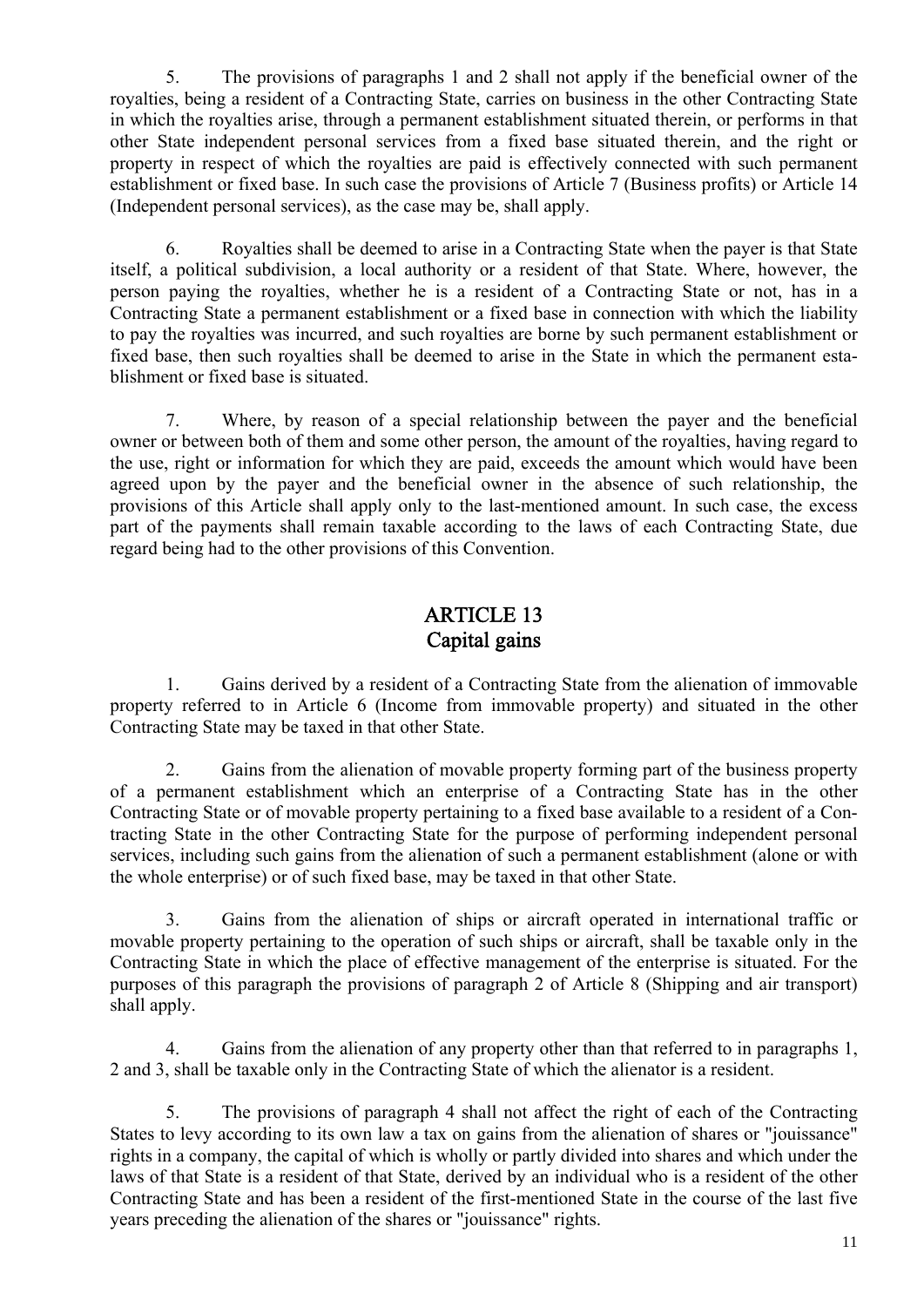### ARTICLE 14 Independent personal services

 1. Income derived by a resident of a Contracting State in respect of professional services or other activities of an independent character shall be taxable only in that State unless he has a fixed base regularly available to him in the other Contracting State for the purpose of performing his activities. If he has such a fixed base, the income may be taxed in the other Contracting State but only so much of it as is attributable to that fixed base.

 2. The term "professional services" includes especially independent scientific, literary, artistic, educational or teaching activities as well as the independent activities of physicians, lawyers, engineers, architects, dentists and accountants.

# ARTICLE 15 Dependent personal services

 1. Subject to the provisions of Articles 16 (Directors' fees), 18 (Pensions, annuities and social security payments), 19 (Government service) and 20 (Professors and teachers), salaries, wages and other similar remuneration derived by a resident of a Contracting State in respect of an employment shall be taxable only in that State unless the employment is exercised in the other Contracting State. If the employment is so exercised, such remuneration as is derived therefrom may be taxed in that other State.

 2. Notwithstanding the provisions of paragraph 1, remuneration derived by a resident of a Contracting State in respect of an employment exercised in the other Contracting State shall be taxable only in the first-mentioned State if:

a) the recipient is present in the other State for a period or periods not exceeding in the aggregate 183 days in any twelve month period commencing or ending in the fiscal year concerned, and

b) the remuneration is paid by, or on behalf of, an employer who is not a resident of the other State, and

c) the remuneration is not borne by a permanent establishment or a fixed base which the employer has in the other State.

 3. Notwithstanding the preceding provisions of this Article, remuneration derived by a resident of a Contracting State in respect of an employment exercised aboard a ship or aircraft operated in international traffic, shall be taxable only in that State.

# ARTICLE 16 Directors' fees

 Directors' fees or other remuneration derived by a resident of a Contracting State in his capacity as a member of the board of directors of a company which is a resident of the other Contracting State may be taxed in that other State.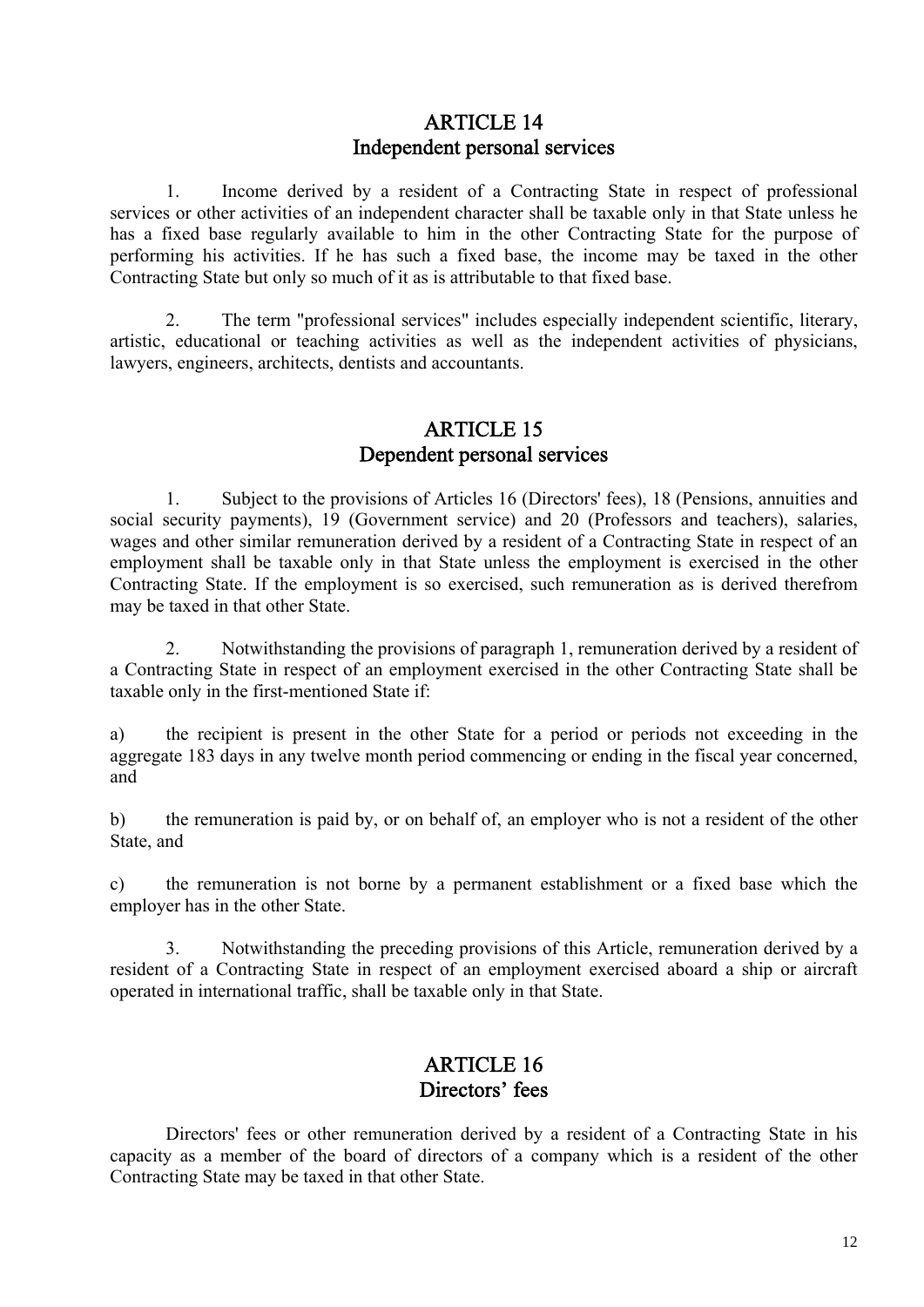### ARTICLE 17 Artistes and sportsmen

 1. Notwithstanding the provisions of Articles 14 (Independent personal services) and 15 (Dependent personal services), income derived by a resident of a Contracting State as an entertainer, such as a theatre, motion picture, radio or television artiste, or a musician, or as a sportsman, from his personal activities as such exercised in the other Contracting State, may be taxed in that other State.

 2. Where income in respect of personal activities exercised by an entertainer or a sportsman in his capacity as such accrues not to the entertainer or sportsman himself but to another person, that income may, notwithstanding the provisions of Articles 7 (Business profits), 14 (Independent personal services) and 15 (Dependent personal services), be taxed in the Contracting State in which the activities of the entertainer or sportsman are exercised.

 3. Notwithstanding the provisions of paragraphs 1 and 2, the income derived by an entertainer or a sportsman from the activities referred to in paragraph 1 performed within the framework of cultural or sport exchanges agreed to by the Governments of the Contracting States and carried out other than for the purpose of profit, shall be exempt from tax in the Contracting State in which these activities are exercised.

### ARTICLE 18 Pensions, annuities and social security payments

 1. Subject to the provisions of paragraph 2 of Article 19 (Government service), pensions and other similar remuneration paid to a resident of a Contracting State in consideration of past employment and any annuity shall be taxable only in that State.

 2. However, where such remuneration is not of a periodical nature and it is paid in consideration of past employment in the other Contracting State, or where instead of the right to annuities a lump sum is paid, this remuneration or this lump sum may be taxed in the Contracting State where it arises.

 3. Any pension and other payment paid out under the provisions of a social security system of a Contracting State to a resident of the other Contracting State may be taxed in the first-mentioned State.

 4. The term "annuity" means a stated sum payable periodically at stated times during life or during a specified or ascertainable period of time under an obligation to make the payments in return for adequate and full consideration in money or money's worth.

#### ARTICLE 19 Government service

 1. a) Remuneration, other than a pension, paid by a Contracting State or a political sub-division or a local authority thereof to an individual in respect of services rendered to that State or subdivision or authority may be taxed in that State.

b) However, such remuneration shall be taxable only in the other Contracting State if the services are rendered in that State and the individual is a resident of that State who: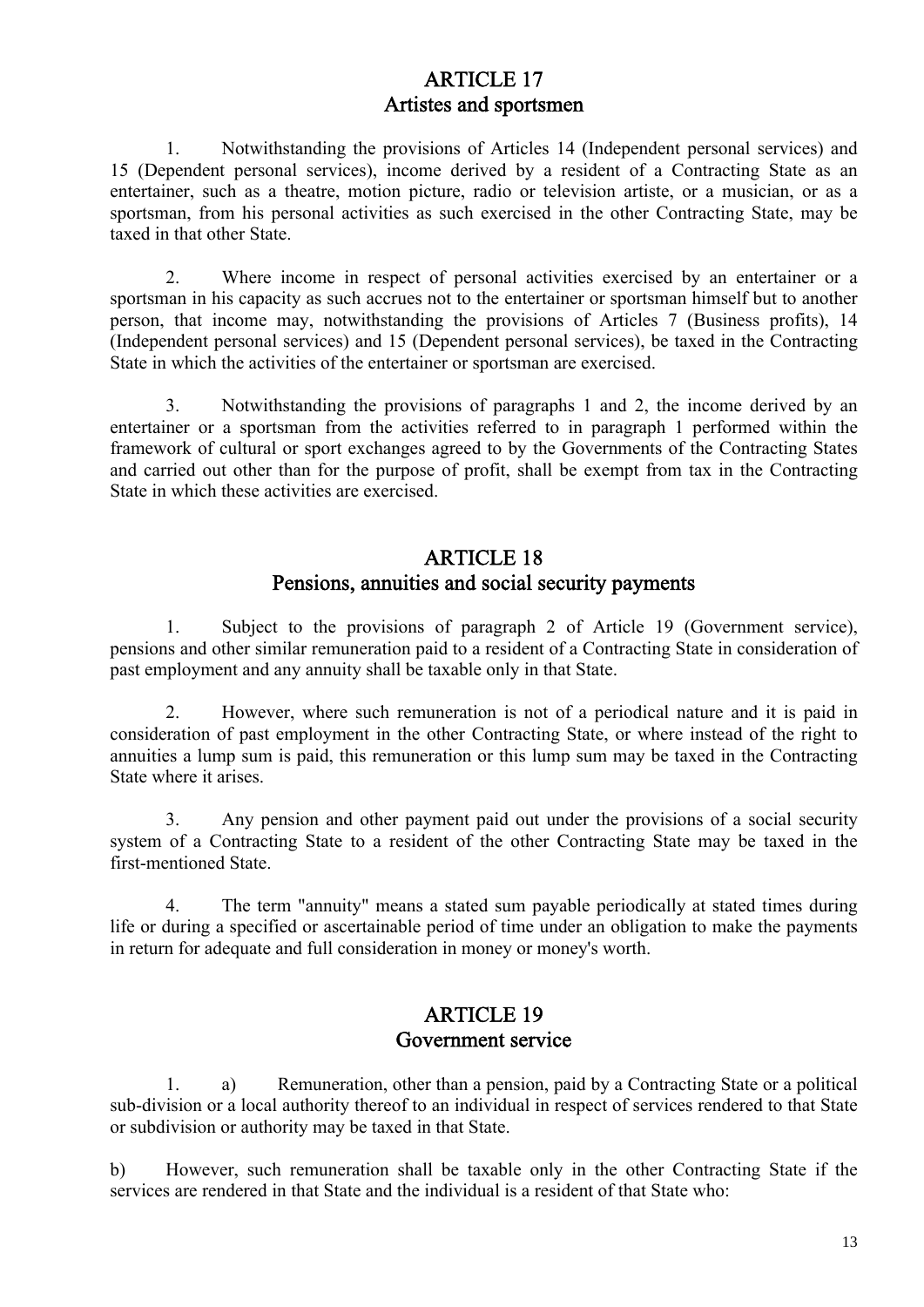1. is a national of that State; or

2. did not become a resident of that State solely for the purpose of rendering the services.

 2. a) Any pension paid by, or out of funds created by, a Contracting State or a political subdivision or a local authority thereof to an individual in respect of services rendered to that State or subdivision or authority may be taxed in that State.

b) However, such pension shall be taxable only in the other Contracting State if the individual is a resident of, and a national of, that State.

 3. The provisions of Articles 15 (Dependent personal services), 16 (Directors' fees) and 18 (Pensions, annuities and social security payments) shall apply to remuneration and pensions in respect of services rendered in connection with a business carried on by a Contracting State or a political subdivision or a local authority thereof.

### ARTICLE 20 Professors and teachers

 1. Payments which a professor or teacher who is a resident of a Contracting State and who is present in the other Contracting State for the purpose of teaching or scientific research for a maximum period of two years in a university, college or other establishment for teaching or scientific research in that other State and which is recognised as such in that other State, receives for such teaching or research, shall be taxable only in the first-mentioned State.

 2. This Article shall not apply to income from research if such research is undertaken not in the public interest but primarily for the private benefit of a specific person or persons.

### ARTICLE 21 Students

 Payments which a student or business apprentice who is or was immediately before visiting a Contracting State a resident of the other Contracting State and who is present in the first-mentioned State solely for the purpose of his education or training receives for the purpose of his maintenance, education or training shall not be taxed in that State, provided that such payments arise from sources outside that State.

#### ARTICLE 22 Other income

 1. Items of income of a resident of a Contracting State, wherever arising, not dealt with in the foregoing Articles of this Convention shall be taxable only in that State.

 2. The provisions of paragraph 1 shall not apply to income, other than income from immovable property as defined in paragraph 2 of Article 6 (Income from immovable property), if the recipient of such income, being a resident of a Contracting State, carries on business in the other Contracting State through a permanent establishment situated therein, or performs in that other State independent personal services from a fixed base situated therein, and the right or property in respect of which the income is paid is effectively connected with such permanent establishment or fixed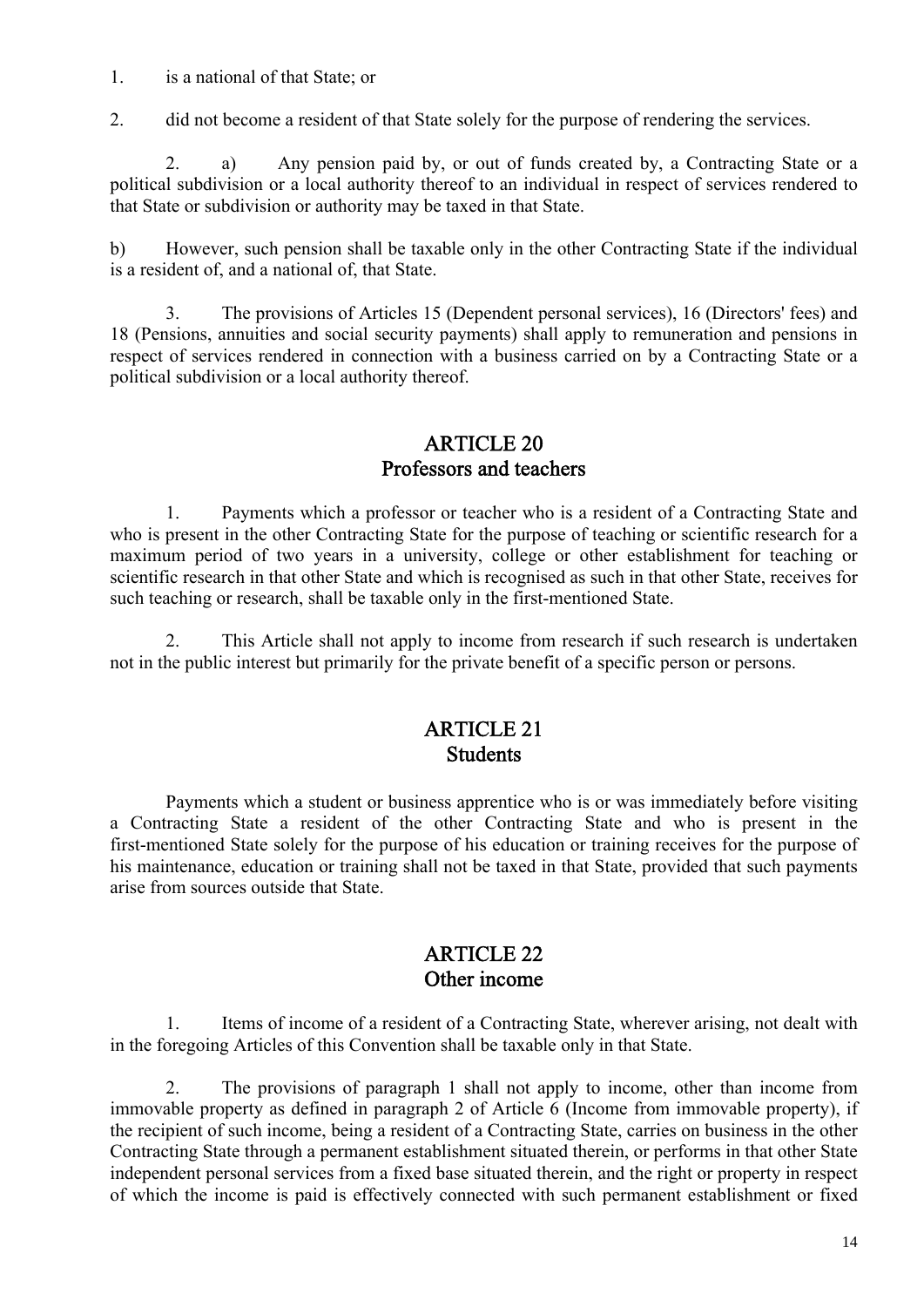base. In such case the provisions of Article 7 (Business profits) or Article 14 (Independent personal services), as the case may be, shall apply.

# CHAPTER 4 TAXATION OF CAPITAL

# ARTICLE 23 **Capital**

 1. Capital represented by immovable property referred to in Article 6 (Income from immovable property), owned by a resident of a Contracting State and situated in the other Contracting State, may be taxed in that other State.

 2. Capital represented by movable property forming part of the business property of a permanent establishment which an enterprise of a Contracting State has in the other Contracting State or by movable property pertaining to a fixed base available to a resident of a Contracting State in the other Contracting State for the purpose of performing independent personal services, may be taxed in that other State.

 3. Capital represented by ships and aircraft operated in international traffic and by movable property pertaining to the operation of such ships and aircraft, shall be taxable only in the Contracting State in which the place of effective management of the enterprise is situated. For the purposes of this paragraph the provisions of paragraph 2 of Article 8 (Shipping and air transport) shall apply.

 4. All other elements of capital of a resident of a Contracting State shall be taxable only in that State.

# CHAPTER 5 ELIMINATION OF DOUBLE TAXATION

#### ARTICLE 24 Elimination of double taxation

 1. The Netherlands, when imposing tax on its residents, may include in the basis upon which such taxes are imposed the items of income or capital which, according to the provisions of this Convention, may be taxed in Armenia.

 2. However, where a resident of the Netherlands derives items of income or owns items of capital which according to Article 6 (Income from immovable property), Article 7 (Business profits), paragraph 6 of Article 10 (Dividends), paragraph 6 of Article 11 (Interest), paragraph 5 of Article 12 (Royalties), paragraphs 1 and 2 of Article 13 (Capital gains), paragraph 1 of Article 14 (Independent personal services), paragraph 1 of Article 15 (Dependent personal services), paragraph 3 of Article 18 (Pensions, annuities and social security payments), paragraphs 1 (subparagraph a) and 2 (subparagraph a) of Article 19 (Government service) and paragraph 2 of Article 22 (Other income) of this Convention may be taxed in Armenia and are included in the basis referred to in paragraph 1, the Netherlands shall exempt such items of income or capital by allowing a reduction of its tax. This reduction shall be computed in conformity with the provisions of Netherlands law for the avoidance of double taxation. For that purpose the said items of income or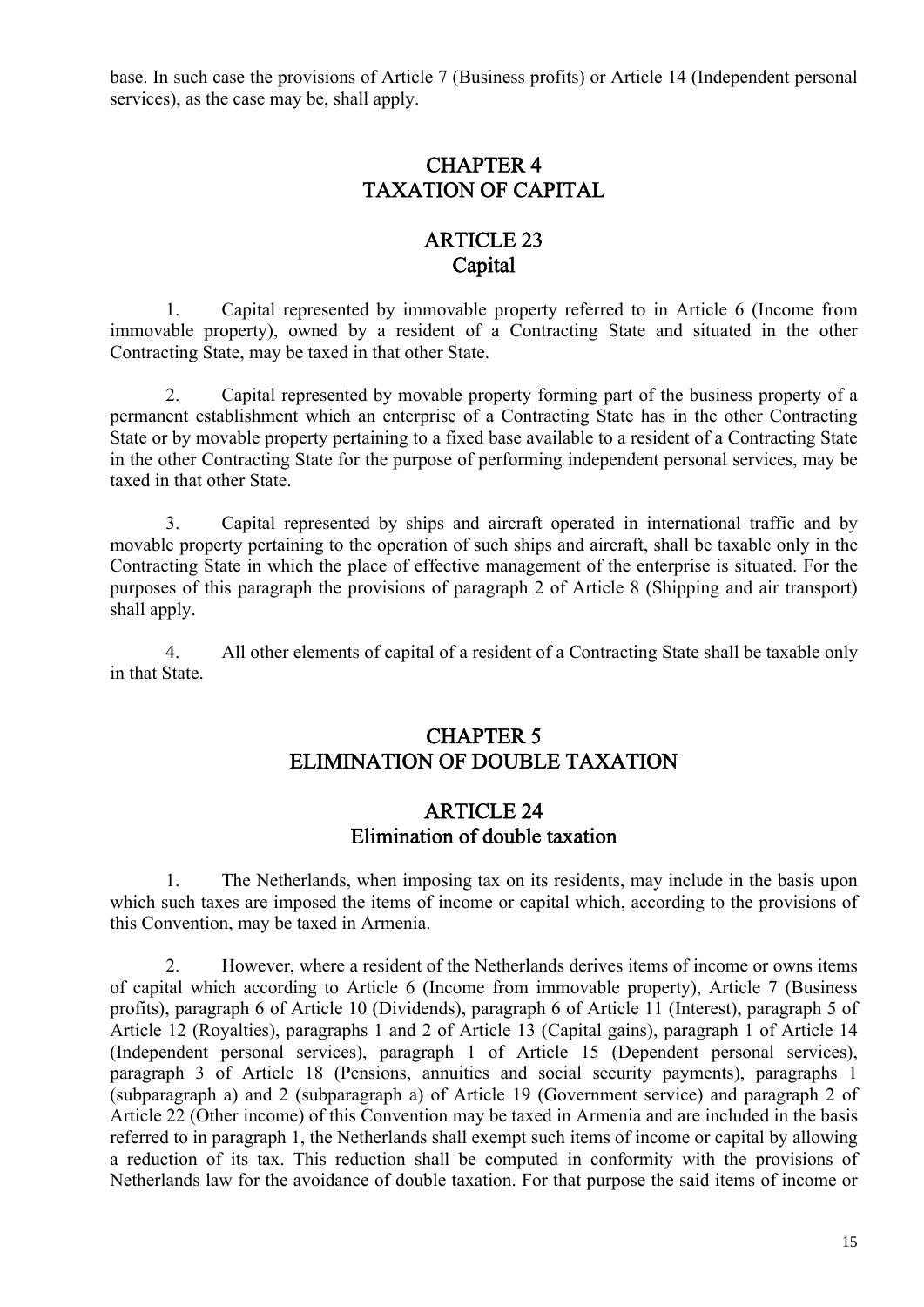capital shall be deemed to be included in the total amount of the items of income or capital which are exempt from Netherlands tax under those provisions.

 3. Further, the Netherlands shall allow a deduction from the Netherlands tax so computed for the items of income or capital which according to subparagraph b of paragraph 2 of Article 10 (Dividends), paragraph 2 of Article 11 (Interest), paragraph 2 of Article 12 (Royalties), paragraph 5 of Article 13 (Capital gains), Article 16 (Directors' fees), Article 17 (Artistes and sportsmen), paragraph 2 of Article 18 (Pensions, annuities and social security payments) and paragraphs 1 and 2 of Article 23 (Capital) of this Convention may be taxed in Armenia to the extent that these items are included in the basis referred to in paragraph 1. The amount of this deduction shall be equal to the tax paid in Armenia on these items of income or capital, but shall not exceed the amount of the reduction which would be allowed if the items of income or capital so included were the sole items of income or capital which are exempt from Netherlands tax under the provisions of Netherlands law for the avoidance of double taxation.

 4. Notwithstanding the provisions of paragraph 2, the Netherlands shall allow a deduction from the Netherlands tax for the tax paid in Armenia on items of income which according to Article 7 (Business profits), paragraph 6 of Article 10 (Dividends), paragraph 6 of Article 11 (Interest), paragraph 5 of Article 12 (Royalties), paragraph 1 of Article 14 (Independent personal services) and paragraph 2 of Article 22 (Other income) of this Convention may be taxed in Armenia to the extent that these items are included in the basis referred to in paragraph 1, if and insofar as the Netherlands under the provisions of Netherlands law for the avoidance of double taxation allows a deduction from the Netherlands tax of the tax levied in another country on such items of income. For the computation of this deduction the provisions of paragraph 3 of this Article shall apply accordingly.

5. In Armenia double taxation shall be eliminated as follows:

a) where a resident of Armenia derives income or owns capital which, in accordance with the provisions of this Convention may be taxed in the Netherlands, Armenia shall allow:

 i) as a deduction from the tax on the income of that resident, an amount equal the income tax paid in the Netherlands;

 ii) as a deduction from the tax on the capital of that resident, amount equal the capital tax paid in the Netherlands.

 Such deduction in either case shall not, however, exceed that part of the income tax or capital tax, as computed before the deduction is given, which is attributable, as the case may be, to the income or the capital which may be taxed in the Netherlands;

b) where in accordance with any provision of this Convention, income derived or capital owned by a resident of Armenia is exempt from tax in Armenia, Armenia may nevertheless, in calculating the amount of tax on the remaining income or capital of such resident, take into account the exempted income or capital.

# CHAPTER 6 SPECIAL PROVISIONS

# ARTICLE 25 Offshore activities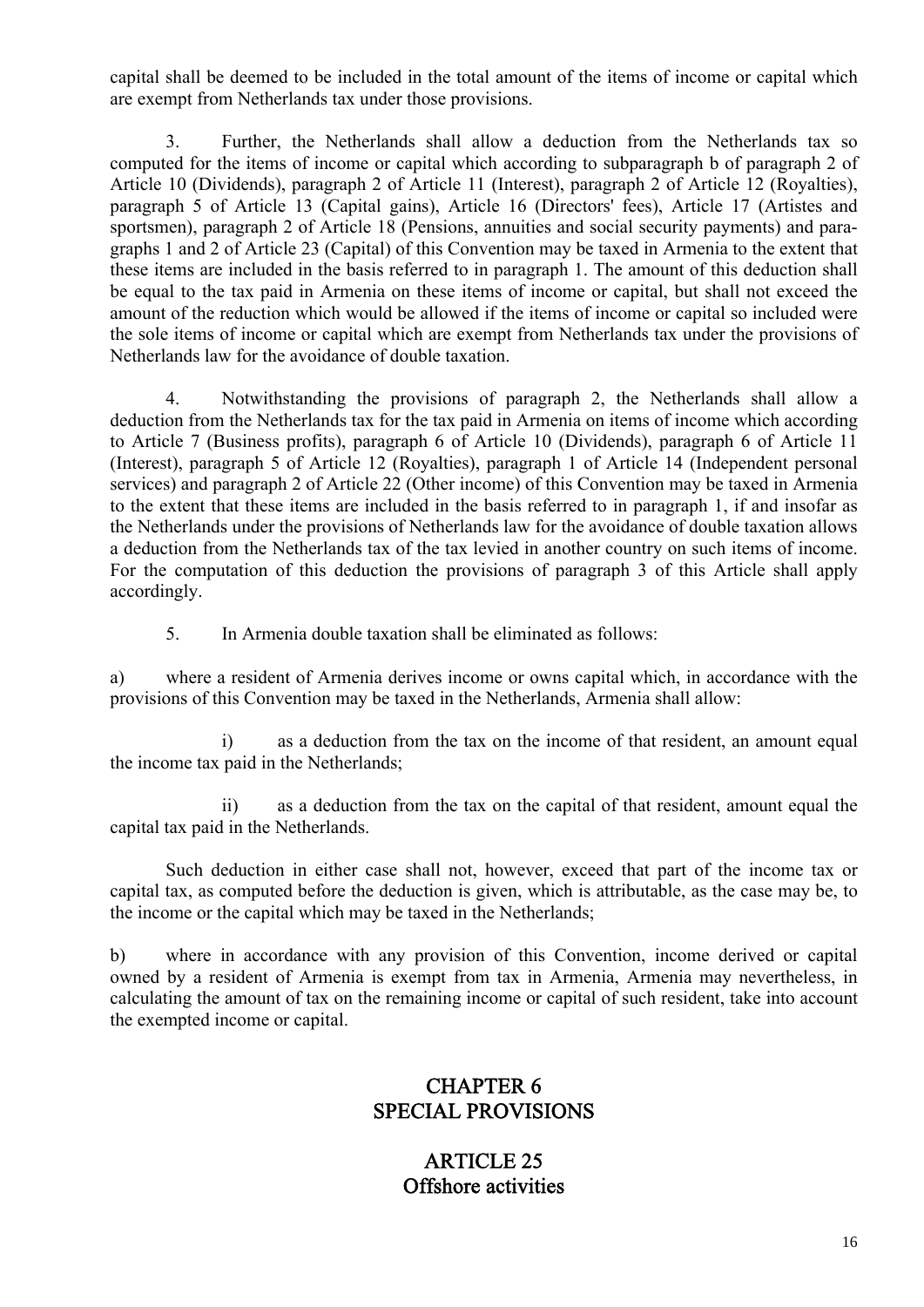1. The provisions of this Article shall apply notwithstanding any other provisions of this Convention. However, this Article shall not apply where offshore activities of a person constitute for that person a permanent establishment under the provisions of Article 5 (Permanent establishment) or a fixed base under the provisions of Article 14 (Independent personal services).

 2. In this Article the term "offshore activities" means activities which are carried on offshore in connection with the exploration or exploitation of the sea bed and its sub-soil and their natural resources, situated in a Contracting State.

 3. An enterprise of a Contracting State which carries on offshore activities in the other Contracting State shall, subject to paragraph 4 of this Article, be deemed to be carrying on, in respect of those activities, business in that other State through a permanent establishment situated therein, unless the offshore activities in question are carried on in the other State for a period or periods not exceeding in the aggregate 30 days in any period of 12 months.

For the purposes of this paragraph:

a) where an enterprise carrying on offshore activities in the other Contracting State is associated with another enterprise and that other enterprise continues, as part of the same project, the same offshore activities that are or were being carried on by the first-mentioned enterprise, and the afore-mentioned activities carried on by both enterprises - when added together - exceed a period of 30 days, then each enterprise shall be deemed to be carrying on its activities for a period exceeding 30 days in a 12 months-period;

b) an enterprise shall be regarded as associated with another enterprise if one holds directly or indirectly at least one third of the capital of the other enterprise or if a person holds directly or indirectly at least one third of the capital of both enterprises.

 4. However, for the purposes of paragraph 3 of this Article the term "offshore activities" shall be deemed not to include:

a) one or any combination of the activities mentioned in paragraph 4 of Article 5 (Permanent establishment);

b) towing or anchor handling by ships primarily designed for that purpose and any other activities performed by such ships;

c) the transport of supplies or personnel by ships or aircraft in international traffic.

 5. A resident of a Contracting State who carries on offshore activities in the other Contracting State, which consist of professional services or other activities of an independent character, shall be deemed to be performing those activities from a fixed base in the other Contracting State if the offshore activities in question last for a continuous period of 30 days or more.

 6. Salaries, wages and other similar remuneration derived by a resident of a Contracting State in respect of an employment connected with offshore activities carried on through a permanent establishment in the other Contracting State may, to the extent that the employment is exercised offshore in that other State, be taxed in that other State.

 7. Where documentary evidence is produced that tax has been paid in Armenia on the items of income which may be taxed in Armenia according to Article 7 (Business profits) and Article 14 (Independent personal services) in connection with respectively paragraph 3 and paragraph 5 of this Article, and to paragraph 6 of this Article, the Netherlands shall allow a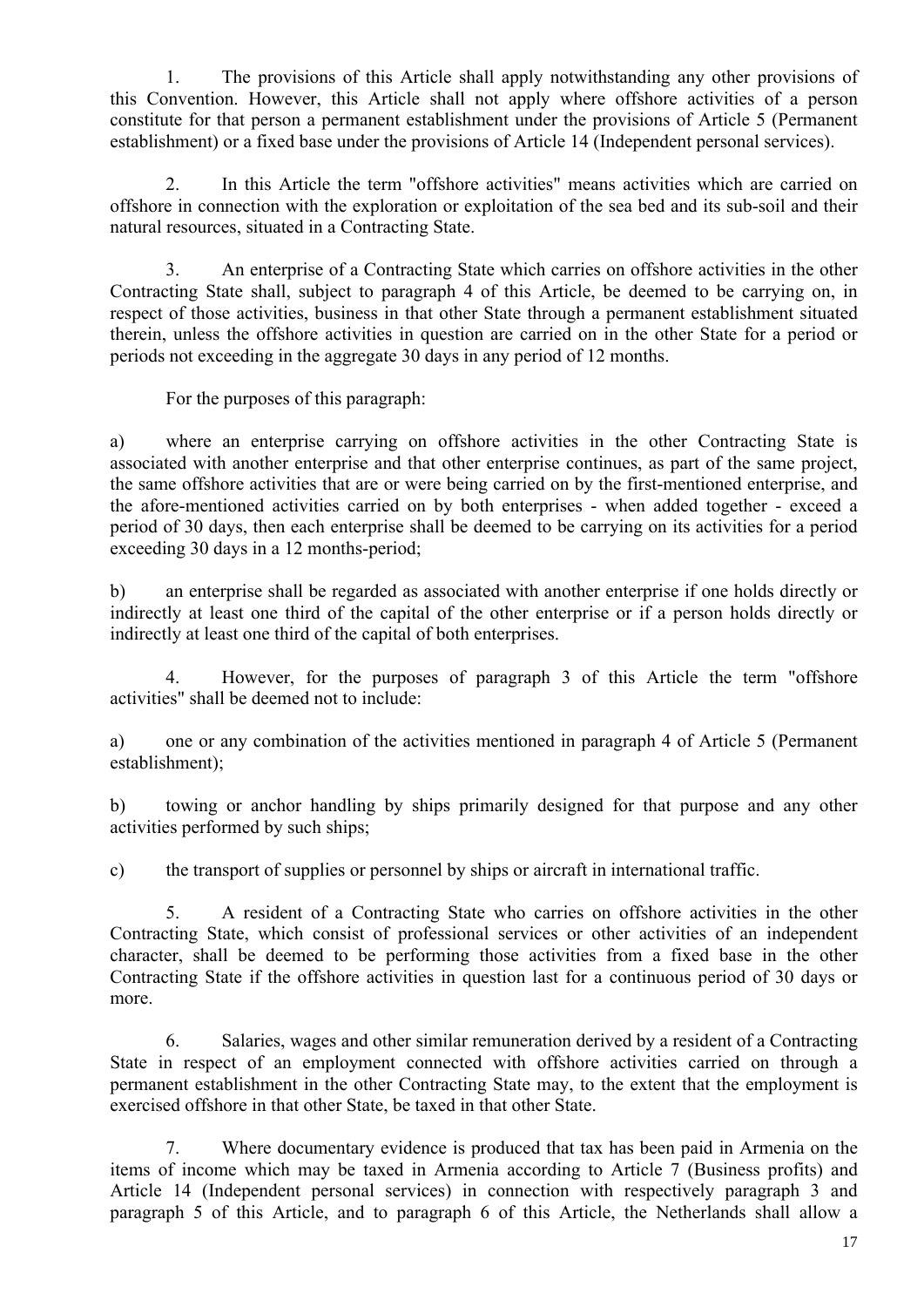reduction of its tax which shall be computed in conformity with the rules laid down in paragraph 2 of Article 24 (Elimination of double taxation).

### ARTICLE 26 Non-discrimination

 1. Nationals of a Contracting State shall not be subjected in the other Contracting State to any taxation or any requirement connected therewith, which is other or more burdensome than the taxation and connected requirements to which nationals of that other State in the same circumstances are or may be subjected. This provision shall, notwithstanding the provisions of Article 1 (Personal scope), also apply to persons who are not residents of one or both of the Contracting States.

 2. Stateless persons who are residents of a Contracting State shall not be subjected in either Contracting State to any taxation or any requirement connected therewith, which is other or more burdensome than the taxation and connected requirements to which nationals of the State concerned in the same circumstances are or may be subjected.

 3. The taxation on a permanent establishment which an enterprise of a Contracting State has in the other Contracting State shall not be less favourably levied in that other State than the taxation levied on enterprises of that other State carrying on the same activities. This provision shall not be construed as obliging a Contracting State to grant to residents of the other Contracting State any personal allowances, reliefs and reductions for taxation purposes on account of civil status or family responsibilities which it grants to its own residents.

 4. Except where the provisions of paragraph 1 of Article 9 (Associated enterprises), paragraph 8 of Article 11 (Interest), or paragraph 7 of Article 12 (Royalties), apply, interest, royalties and other disbursements paid by an enterprise of a Contracting State to a resident of the other Contracting State shall, for the purpose of determining the taxable profits of such enterprise, be deductible under the same conditions as if they had been paid to a resident of the first-mentioned State. Similarly, any debts of an enterprise of a Contracting State to a resident of the other Contracting State shall, for the purpose of determining the taxable capital of such enterprise, be deductible under the same conditions as if they had been contracted to a resident of the first-mentioned State.

 5. Enterprises of a Contracting State, the capital of which is wholly or partly owned or controlled, directly or indirectly, by one or more residents of the other Contracting State, shall not be subjected in the first-mentioned State to any taxation or any requirement connected therewith which is other or more burdensome than the taxation and connected requirements to which other similar enterprises of the first-mentioned State are or may be subjected.

 6. Contributions paid by, or on behalf of, an individual who is a resident of a Contracting State to a pension plan that is recognized for tax purposes in the other Contracting State will be treated in the same way for tax purposes in the first-mentioned State as a contribution paid to a pension plan that is recognized for tax purposes in that first-mentioned State, provided that

a) such individual was contributing to such pension plan before he became a resident of the first-mentioned State; and

b) the competent authority of the first-mentioned State agrees that the pension plan corresponds to a pension plan recognized for tax purposes by that State.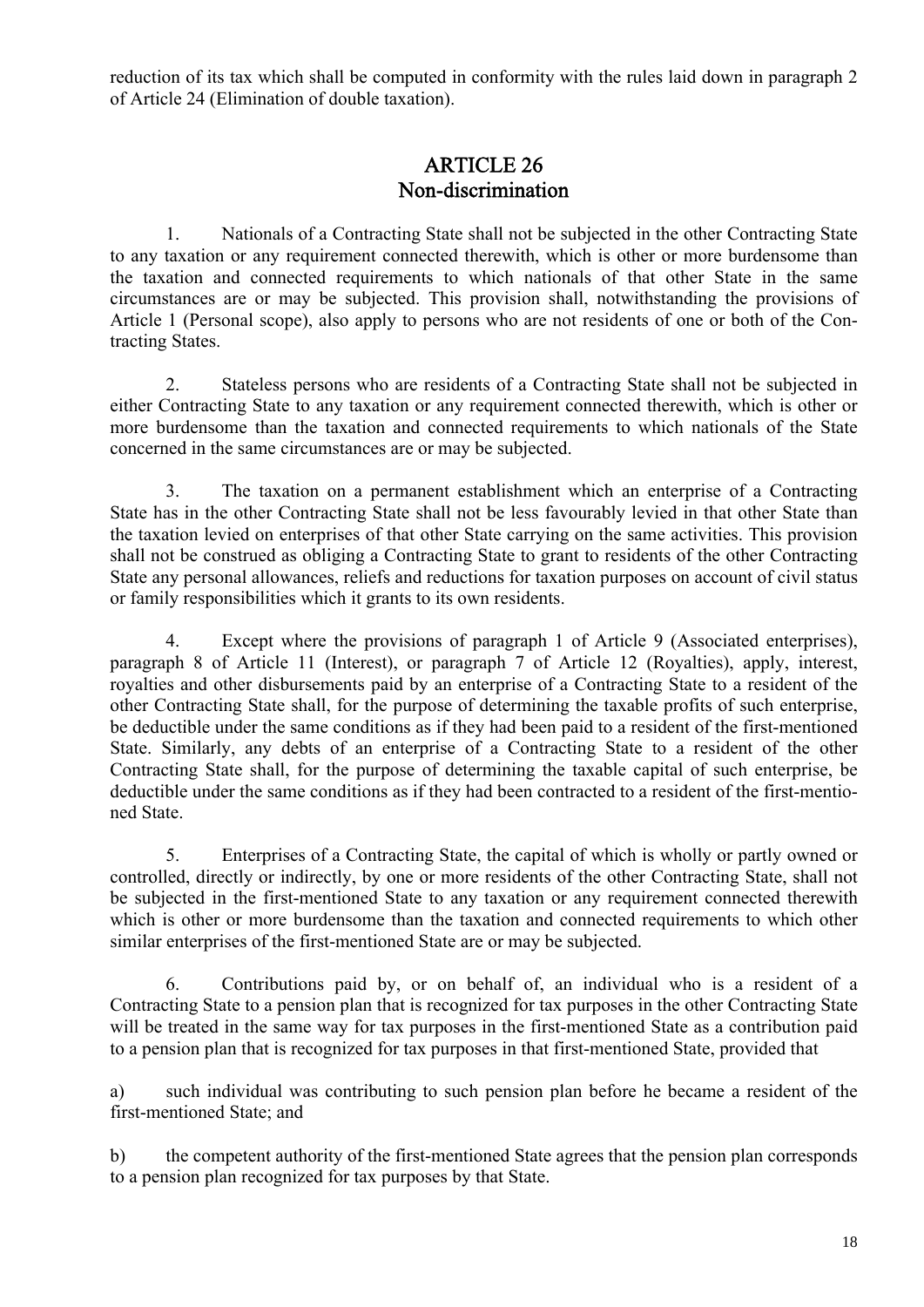For the purpose of this paragraph, "pension plan" includes a pension plan created under a public social security system.

 7. The provisions of this Article shall, notwithstanding the provisions of Article 2 (Taxes covered), apply to taxes of every kind and description.

### ARTICLE 27 Mutual agreement procedure

 1. Where a person considers that the actions of one or both of the Contracting States result or will result for him in taxation not in accordance with the provisions of this Convention, he may, irrespective of the remedies provided by the domestic law of those States, present his case to the competent authority of the Contracting State of which he is a resident or, if his case comes under paragraph 1 of Article 26 (Non-discrimination), to that of the Contracting State of which he is a national. The case must be presented within three years from the first notification of the action resulting in taxation not in accordance with the provisions of the Convention.

 2. The competent authority shall endeavour, if the objection appears to it to be justified and if it is not itself able to arrive at a satisfactory solution, to resolve the case by mutual agreement with the competent authority of the other Contracting State, with a view to the avoidance of taxation which is not in accordance with the Convention. Any agreement reached shall be implemented notwithstanding any time limits in the domestic law of the Contracting States.

 3. The competent authorities of the Contracting States shall endeavour to resolve by mutual agreement any difficulties or doubts arising as to the interpretation or application of the Convention. They may also consult together for the elimination of double taxation in cases not provided for in the Convention.

 4. The competent authorities of the Contracting States may communicate with each other directly for the purpose of reaching an agreement in the sense of the preceding paragraphs.

 5. If after the procedures of paragraph 1 to 4 any dispute arising as to the interpretation or application of the Agreement in a particular case cannot be resolved by the competent authorities of the Contracting States in a mutual agreement procedure, the case may, if both competent authorities agree be resolved through an arbitration board created by the competent authorities and supplemented by independent persons and according to internationally accepted arbitration procedures. These procedures shall by mutual agreement be established between the competent authorities of both Contracting States. The decision of the arbitration board shall be binding on both Contracting States and the taxpayer or taxpayers involved with respect to that case.

 This paragraph will only apply after the competent authorities of both Contracting States have established the above-mentioned procedures.

### ARTICLE 28 Exchange of information

1. The competent authorities of the Contracting States shall exchange such information as is necessary for carrying out the provisions of this Convention or of the domestic laws of the Contracting States concerning taxes covered by the Convention insofar as the taxation thereunder is not contrary to the Convention. The exchange of information is not restricted by Article 1 (Personal scope). Any information received by a Contracting State shall be treated as secret in the same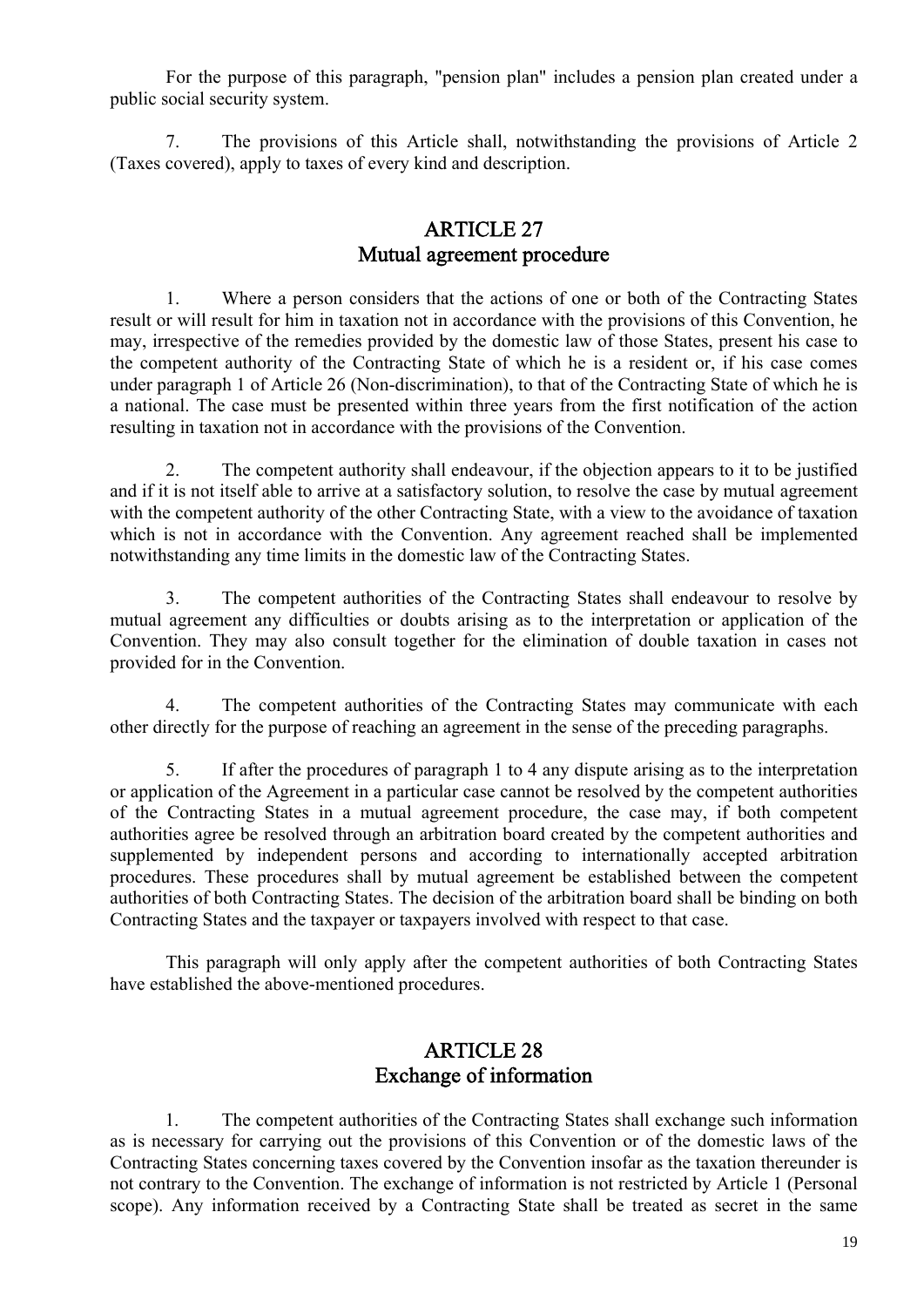manner as information obtained under the domestic laws of that State and shall be disclosed only to persons or authorities (including courts and administrative bodies) involved in the assessment or collection of, the enforcement or prosecution in respect of, or the determination of appeals in relation to, the taxes covered by the Convention. Such persons or authorities shall use the information only for such purposes. They may disclose the information in public court proceedings or in judicial decisions.

 The competent authorities shall, by mutual agreement, develop appropriate conditions, methods and techniques concerning the matters in respect of which such exchanges of information shall be made.

 2. The Contracting States may release to the arbitration board, established under the provisions of paragraph 5 of Article 27, such information as is necessary for carrying out the arbitration procedure. Such release of information shall be subject to the provisions of Article 30. The members of the arbitration board shall be subject to the limitations on disclosure described in paragraph 1 of this Article with respect to any information so released.

### ARTICLE 29 Assistance in recovery

 1. The competent authorities of the Contracting States undertake to lend help and assistance to each other in the collection of taxes covered by this Convention together with interest, penalties for the late payment and fines without penal character relating to such taxes.

 2. At the request of the applicant State the requested State shall recover tax claims of the first-mentioned State in accordance with the law and administrative practice for the recovery of its own tax claims. However, such claims do not enjoy any priority in the requested State and cannot be recovered by imprisonment for debt of the debtor. The requested State is not obliged to take any executory measures which are not provided for in the laws of the applicant State.

 3. Amounts recovered by the competent authority of a Contracting State pursuant to this Article shall be forwarded to the competent authority of the other Contracting State within a period of one month from the date of the recovery.

 4. The provisions of paragraph 2 shall apply only to tax claims which form the subject of an instrument permitting their enforcement in the applicant State and, unless otherwise agreed between the competent authorities, which are not contested.

 However, where the claim relates to a liability to tax of a person as a non-resident of the applicant State, paragraph 2 shall only apply, unless otherwise agreed between the competent authorities, where the claim may no longer be contested.

5. The requested State shall not be obliged to accede to the request:

a) if the applicant State has not pursued all means available in its own territory, except where recourse to such means would give rise to disproportionate difficulty;

b) if and insofar as it considers the tax claim to be contrary to the provisions of this Convention or of any other convention to which both of the States are parties.

 6. The request for administrative assistance in the recovery of a tax claim shall be accompanied by: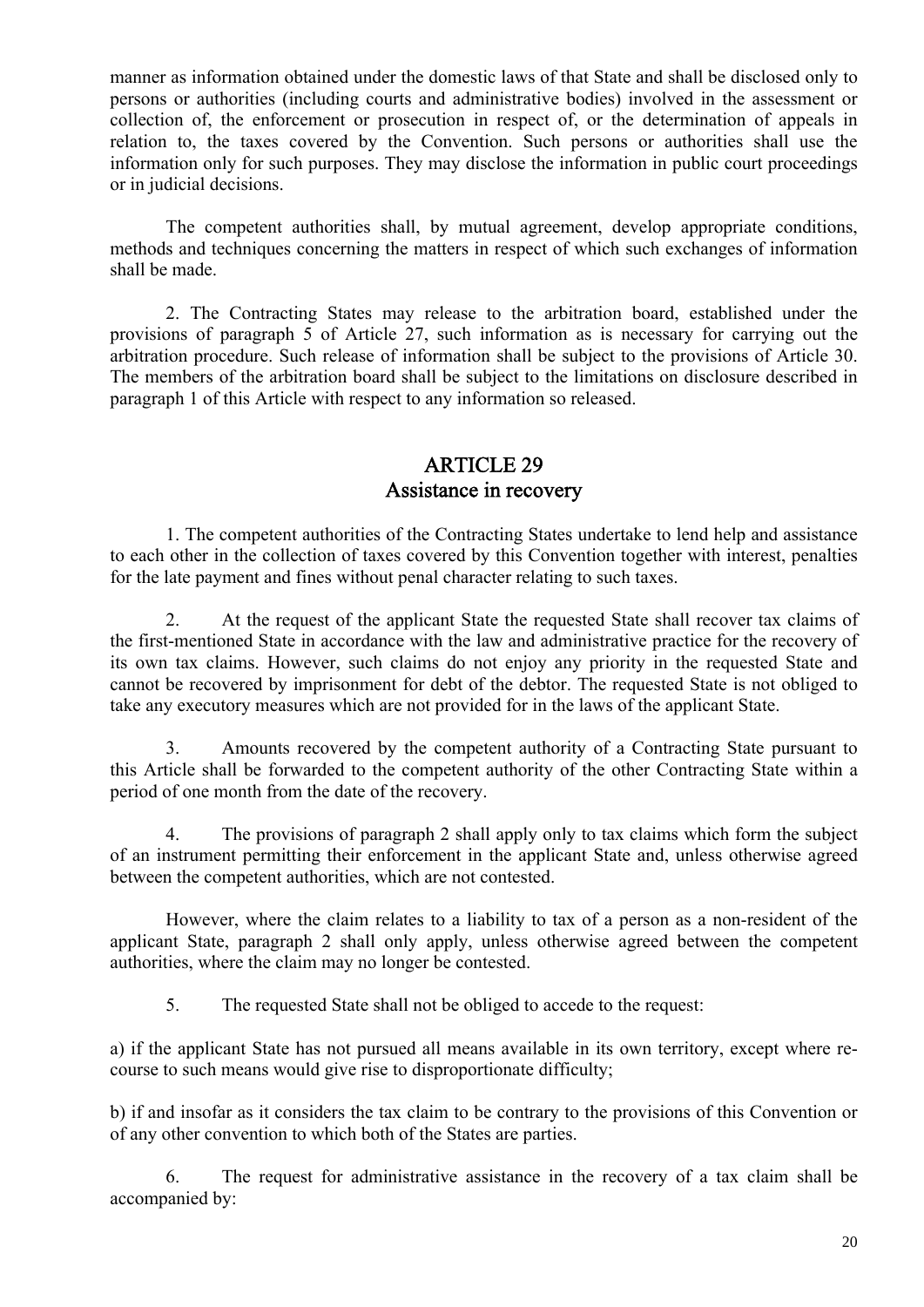a) a declaration that the tax claim concerns a tax covered by the Convention and that the conditions of paragraph 4 are met;

b) an official copy of the instrument permitting enforcement in the applicant State;

c) any other document required for recovery;

d) where appropriate, a certified copy confirming any related decision emanating from an administrative body or a public court.

 7. At the request of the applicant State, the requested State shall, with a view to the recovery of an amount of tax, take measures of conservancy even if the claim is contested or is not yet the subject of an instrument permitting enforcement, in so far as such is permitted by the laws and administrative practice of the requested State.

 8. Questions concerning any period beyond which a tax claim cannot be enforced shall be governed by the law of the applicant State. The request for assistance in the recovery shall give particulars concerning that period.

 9. Acts of recovery carried out by the requested State in pursuance of a request for assistance, which, according to the laws of that State, would have the effect of suspending or interrupting the period mentioned in paragraph 8, shall also have this effect under the laws of the applicant State. The requested State shall inform the applicant State about such acts.

 10. The requested State may allow deferral of payment or payment by instalments, if its laws or administrative practice permit it to do so in similar circumstances; but it shall first inform the applicant State.

 11. The competent authorities of the Contracting States shall by common agreement prescribe rules concerning minimum amounts of tax claims subject to a request for assistance.

 12. Nothing in this Article shall be construed as imposing on either Contracting State the obligation to carry out administrative measures of a different nature from those used in the collection of its own taxes or that would be contrary to its public policy (ordre public).

# ARTICLE 30 Limitation of Articles 28 and 29

 In no case shall the provisions of Articles 28 (Exchange of information) and 29 (Assistance in recovery) be construed so as to impose on a Contracting State the obligation:

a) to carry out administrative measures at variance with the laws and administrative practice of that or of the other Contracting State;

b) to supply information which is not obtainable under the laws or in the normal course of the administration of that or of the other Contracting State;

c) to supply information which would disclose any trade, business, industrial, commercial, or professional secret or trade process, or information, the disclosure of which would be contrary to public policy (ordre public).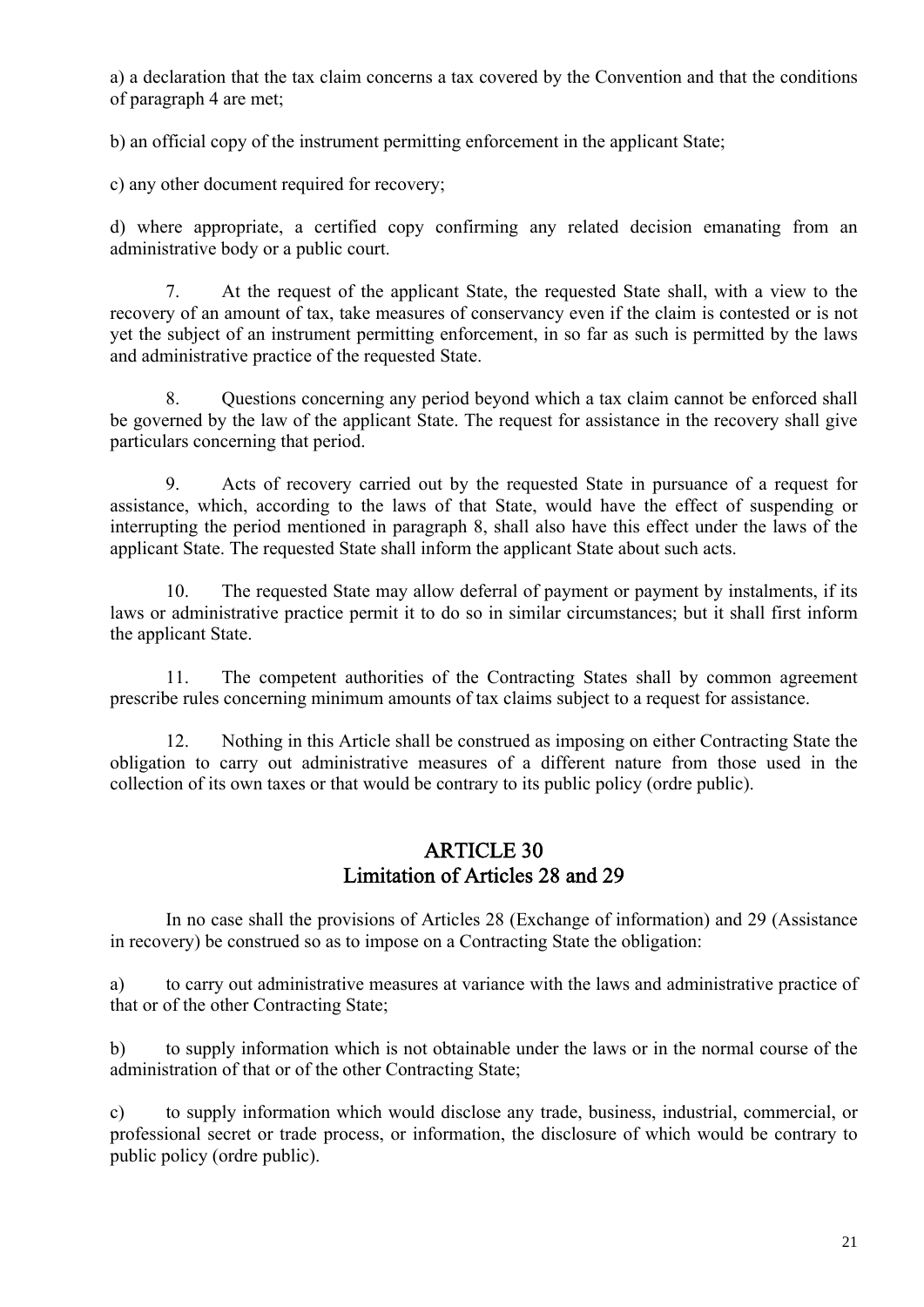### ARTICLE 31 Members of diplomatic missions and consular posts

 1. Nothing in this Convention shall affect the fiscal privileges of members of diplomatic missions or consular posts under the general rules of international law or under the provisions of special agreements.

 2. For the purposes of the Convention an individual, who is a member of a diplomatic mission or consular post of a Contracting State in the other Contracting State or in a third State and who is a national of the sending State, shall be deemed to be a resident of the sending State if he is submitted therein to the same obligations in respect of taxes on income and on capital as are residents of that State.

 3. The Convention shall not apply to international organisations, organs and officials thereof and members of a diplomatic mission or consular post of a third State, being present in a Contracting State, if they are not subjected therein to the same obligations in respect of taxes on income or on capital as are residents of that State.

# CHAPTER 7 FINAL PROVISIONS

# ARTICLE 32 Entry into force

 This Convention shall enter into force on the thirtieth day after the latter of the dates on which the respective States have notified each other in writing that the formalities constitutionally required in the respective States have been complied with, and its provisions shall have effect for taxable years and periods beginning on or after the first day of January in the calendar year following that in which the Convention has entered into force.

# ARTICLE 33 **Termination**

 This Convention shall remain in force until terminated by one of the Contracting States. Either State may terminate the Convention, through diplomatic channels, by giving notice of termination at least six months before the end of any calendar year after the expiration of a period of five years from the date of its entry into force. In such event the Convention shall cease to have effect for taxable years and periods beginning after the end of the calendar year in which the notice of termination has been given.

In witness whereof the undersigned, duly authorized thereto, have signed this Protocol.

 Done in Yerevan on October 31, 2001 in duplicate, in the Armenian, Netherlands and English languages, the three texts being equally authentic. In case there is any divergence of interpretation between the Armenian and Netherlands texts, the English text shall prevail.

#### **For the Republic of Armenia**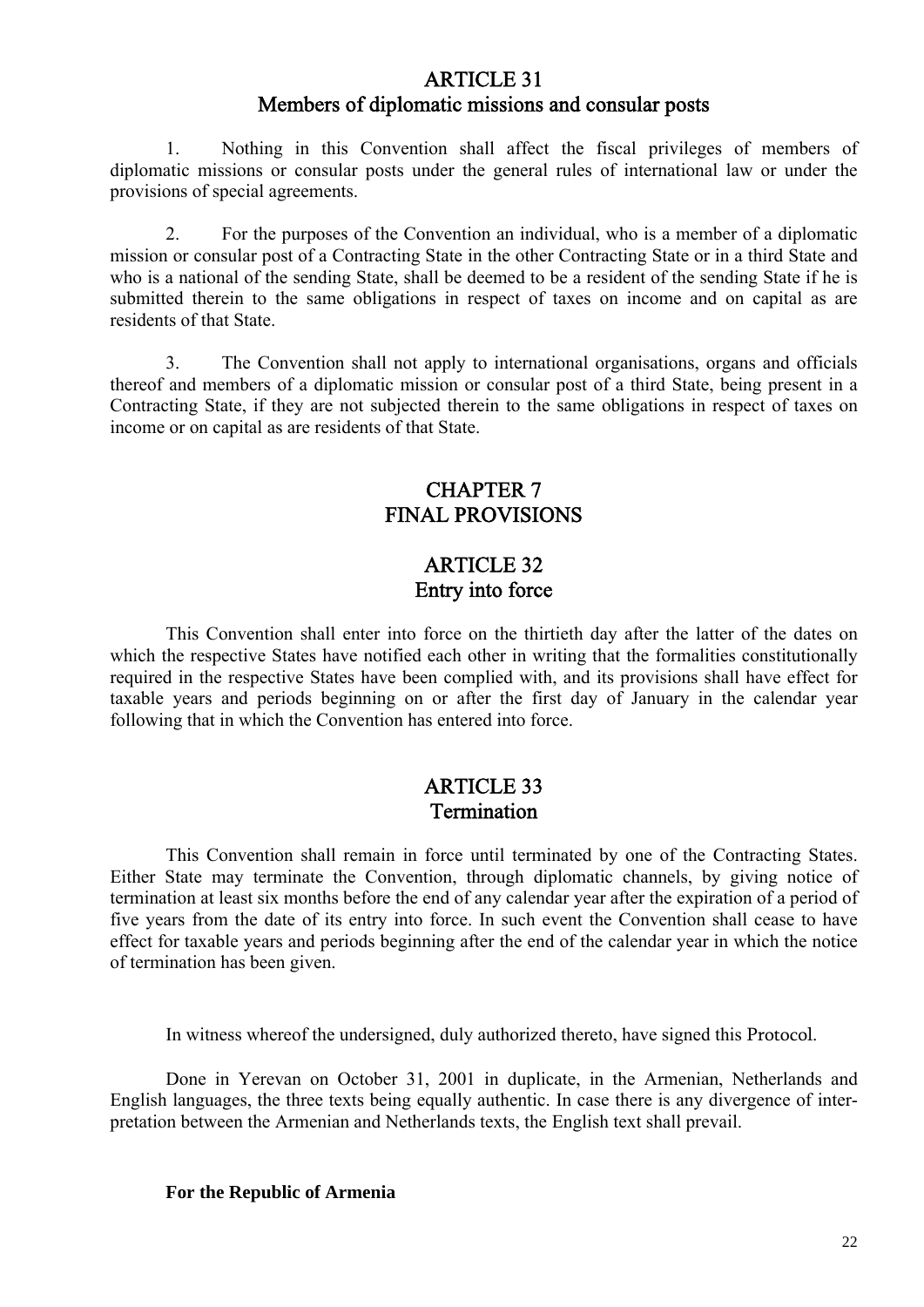**For the Kingdom of the Netherlands**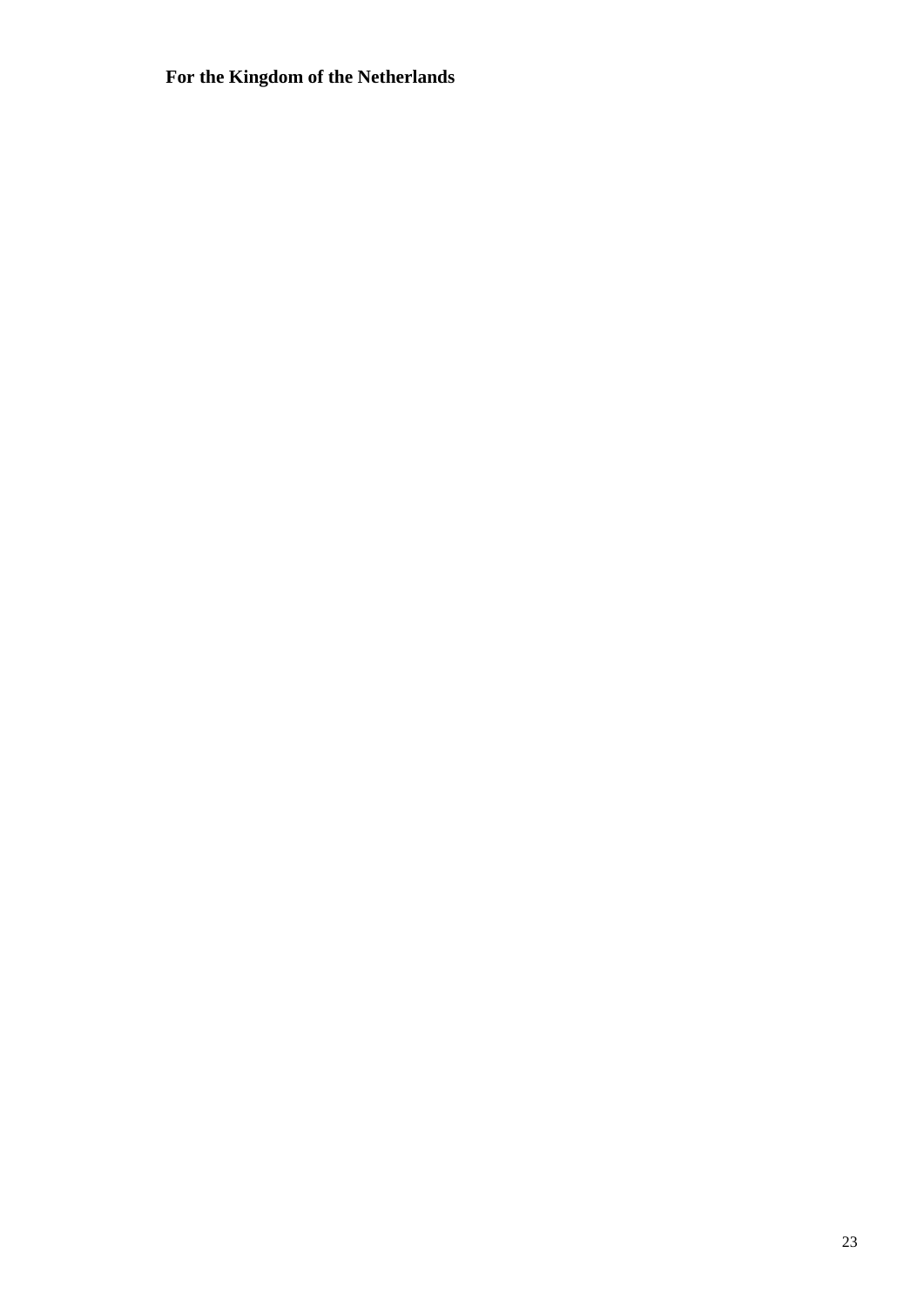# PROTOCOL

 At the moment of signing the Convention for the avoidance of double taxation with respect to taxes on income and on capital, this day concluded between the Republic of Armenia and the Kingdom of the Netherlands, the undersigned have agreed that the following provisions shall form an integral part of the Convention.

**I.** It is understood that for the application of the relevant Articles of this Convention exploration and exploitation rights of natural resources shall be regarded as immovable property situated in the Contracting State the sea bed and sub-soil of which they are related to, and that these rights shall be deemed to pertain to the property of a permanent establishment in that State. Furthermore, it is understood that the aforementioned rights include rights to interests in, or to the benefits of, assets to be produced by such exploration or exploitation.

**II.** It is understood that when establishing the 'place of effective management' as meant in sub-paragraph g of paragraph 1 of Article 3 (General definitions), paragraph 3 of Article 4 (Resident), paragraph 1 of Article 8 (Shipping and air transport), paragraph 3 of Article 13 (Capital gains) and in paragraph 3 of Article 23 (Capital) circumstances which may, inter alia, be taken into account are the place where a company is actually managed and controlled, the place that plays a leading part in the management of a company from an economic and functional point of view and the place where the most important accounting books are kept.

**III.** It is understood that the term "operation of ships and aircraft in international traffic" as used in this Convention includes also the supplementary transport by road or railway vehicles in direct connection with international transport undertaken by an enterprise engaged in such international transport.

#### **IV. Ad Articles 1 and 4**

 It is understood that for the purposes of this Convention a Contracting State, its political subdivisions or local authorities thereof, an instrumentality of that State, political subdivision or authority as well as a pension fund recognized as such in a Contracting State and of which the income is generally exempt from tax in that State, shall be regarded as resident of that State. As recognized pension fund shall be regarded any pension fund recognized and controlled according to statutory provisions.

#### **V. Ad Article 2**

 In the case of Armenia the term "political subdivisions" shall have the meaning of "administrative-territorial subdivisions".

#### **VI. Ad Article 5**

 For the purposes of subparagraphs a and b of paragraph 4, it is understood that the term "delivery" means the mere transfer of goods, and for the purposes of subparagraphs e and f of paragraph 4, it is understood that the mere facilitation of the conclusion (including the mere signing) of contracts concerning loans, concerning the delivery of goods or merchandise or concerning technical services shall be considered as an activity of a preparatory or auxiliary character.

#### **VII. Ad article 7**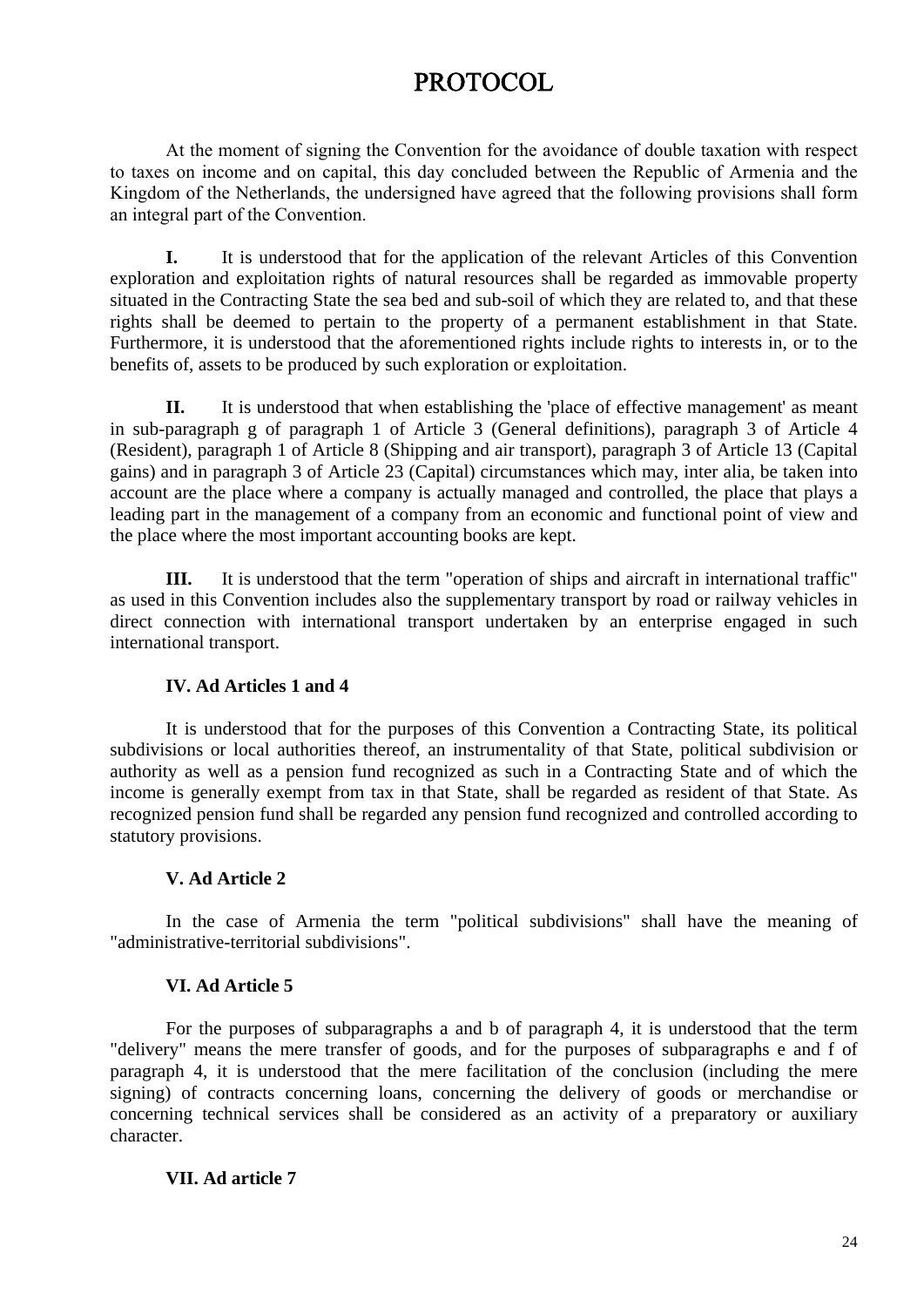In respect of paragraphs 1 and 2 of Article 7 (Business profits), where an enterprise of a Contracting State sells goods or merchandise or carries on business in the other Contracting State through a permanent establishment situated therein, the profits of that permanent establishment shall not be determined on the basis of the total amount received by the enterprise, but shall be determined only on the basis of that portion of the income of the enterprise that is attributable to the actual activity of the permanent establishment in respect of such sales or business. Specifically, in the case of contracts for the survey, supply, installation or construction of industrial, commercial or scientific equipment or premises, or of public works, when the enterprise has a permanent establishment, the profits attributable to such permanent establishment shall not be determined on the basis of the total amount of the contract, but shall be determined only on the basis of that part of the contract that is effectively carried out by the permanent establishment in the Contracting State where the permanent establishment is situated. The profits related to that part of the contract which is carried out by the head office of the enterprise shall be taxable only in the Contracting State of which the enterprise is a resident.

#### **VIII. Ad Articles 7, 14 and 26**

 It is understood that interest, wages and salaries paid by an enterprise carried on by a company that is a resident of a Contracting State, the capital of which is wholly or partly owned by a resident of the other Contracting State, shall be equally deductible in computing the taxable profits of that enterprise as in the case that such interest, wages and salaries were paid by a company that is a resident of the first-mentioned State, the capital of which is wholly or partly owned by a resident of that first-mentioned State.

 Accordingly, interest, wages and salaries borne by a permanent establishment of an enterprise carried on by a resident of a Contracting State in the other Contracting State, or borne by a fixed base of a resident of a Contracting State in the other Contracting State, shall be equally deductible in computing the taxable profits of such permanent establishment or the taxable income of such fixed base as in the case that such interest, wages and salaries were paid by an enterprise which is a resident of the first-mentioned State.

#### **IX. Ad Articles 7 and 14**

 Payments received as a consideration for technical services, including studies or surveys of a scientific, geological or technical nature, or for consultancy or supervisory services shall be deemed to be payments to which the provisions of Article 7 or Article 14 apply.

#### **X. Ad Article 9**

 It is understood that the fact that associated enterprises have concluded arrangements, such as cost sharing arrangements or general services agreements, for or based on the allocation of executive, general administrative, technical and commercial expenses, research and development expenses and other similar expenses, is not in itself a condition as meant in paragraph 1 of Article 9 (Associated enterprises).

#### **XI. Ad Article 10**

 1. Notwithstanding the provisions of subparagraph a) of paragraph 2 of Article 10 (Dividends), the rate of withholding tax provided in that subparagraph shall be lowered to 0% in case the profits out of which the dividends are paid have been effectively taxed at the normal rate for profits tax and the dividends are exempt from tax in the hands of the company receiving such dividends.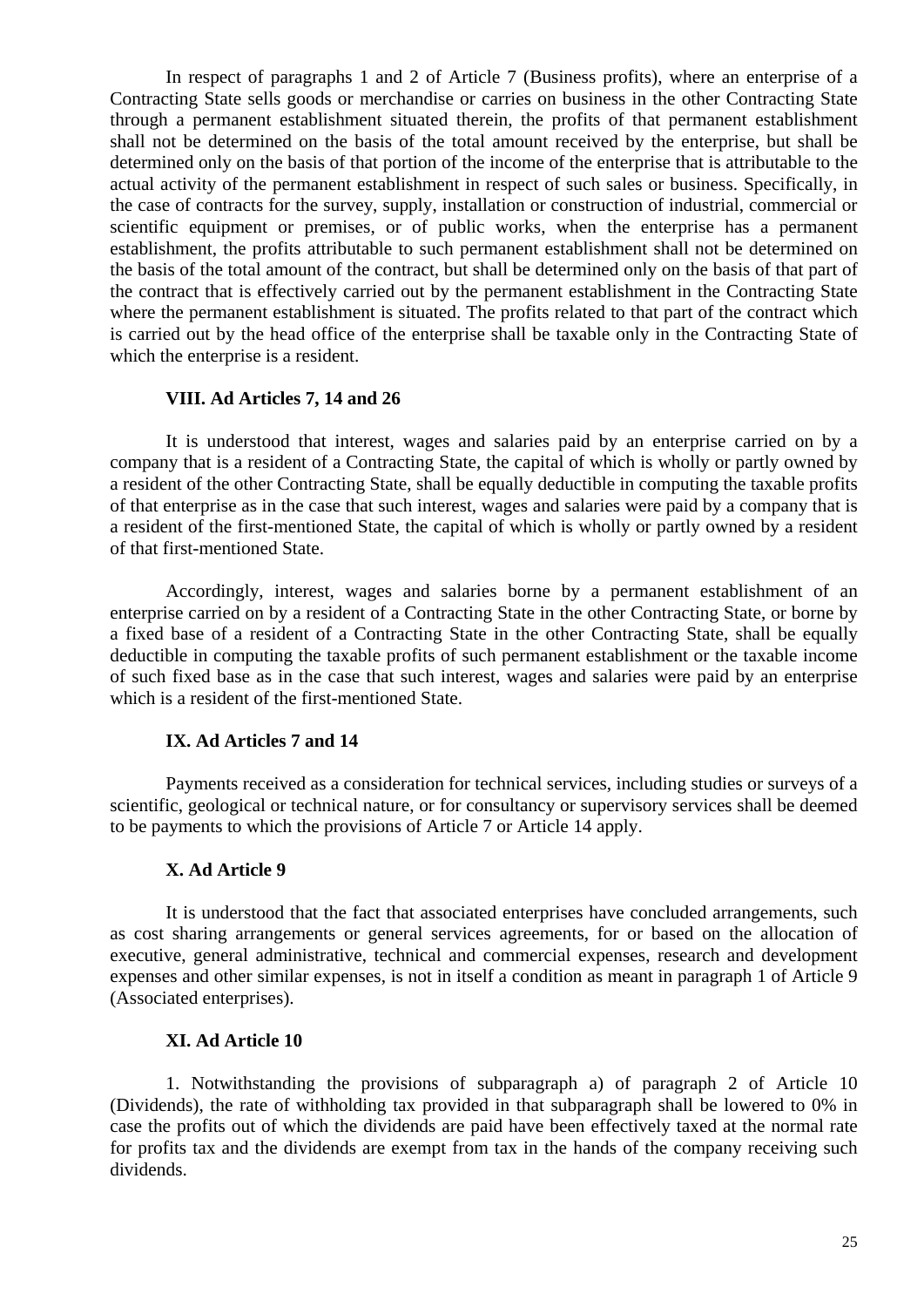2. It is understood that in the case of the Netherlands the term dividends includes income from profit sharing bonds.

#### **XII. Ad Article 10**

 1. It is understood, that, notwithstanding Article XI of this Protocol, with respect to dividends as meant in subparagraph a) of paragraph 2 of article 10 of the Convention which are paid by a company which is a resident of a Contracting State to a company which is a resident of the other Contracting State, if according to the law in force of the other Contracting State taxation of such dividends when paid to an individual would in that other Contracting State result in a tax burden less than the tax burden on dividends in the first-mentioned Contracting State, the firstmentioned Contracting State may levy a tax at a rate which together with the tax rate levied on the redistributed dividends by the other Contracting State does not exceed 15 percent of the gross amount of the dividends. This tax will be levied by way of an assessment issued by the Netherlands to the company that received the Above-mentioned dividends.

 2. However, it is further understood that the provisions under paragraph 1 above do not apply if the dividends are paid by a company which is a resident of a Contracting State and the beneficial owner of the dividends is a company which is a resident of the other Contracting State and either:

a) the capital of the company receiving the dividends is exclusively beneficially owned by the Government of the other Contracting State, a political subdivision or local authority thereof; or

b) shares in such company are regularly traded in Stock Exchange of the other Contracting State; or

c) the company receiving the dividends is engaged in an active trade or business in the other Contracting State.

 3. In case a company does not fulfil one of the conditions laid down paragraph 2 above, the provisions of paragraph 1 above shall also not apply with respect to such company if it is established in mutual agreement by the competent authorities of the Contracting States, in conformity with Article 27 of the Convention, that such company is not established or maintained in the other Contracting State mainly for the purpose of ensuring the benefits of subparagraph a) of paragraph 2 of Article 10 of the Convention or Article XII of this Protocol and provided that the company receiving the dividends is a resident of the other Contracting State and the beneficial owner of the dividends.

#### **XIII. Ad Articles 10, 11 and 12**

 Where tax has been levied at source in excess of the amount of tax chargeable under the provisions of Articles 10, 11 or 12, applications for the refund of the excess amount of tax have to be lodged with the competent authority of the State having levied the tax, within a period of three years after the expiration of the calendar year in which the tax has been levied.

#### **XIV. Ad Articles 10 and 13**

 It is understood that in the case of the Netherlands income received in connection with the (partial) liquidation of a company or a purchase of own shares by a company is treated as income from shares and not as capital gains.

#### **XV. Ad Article 16**